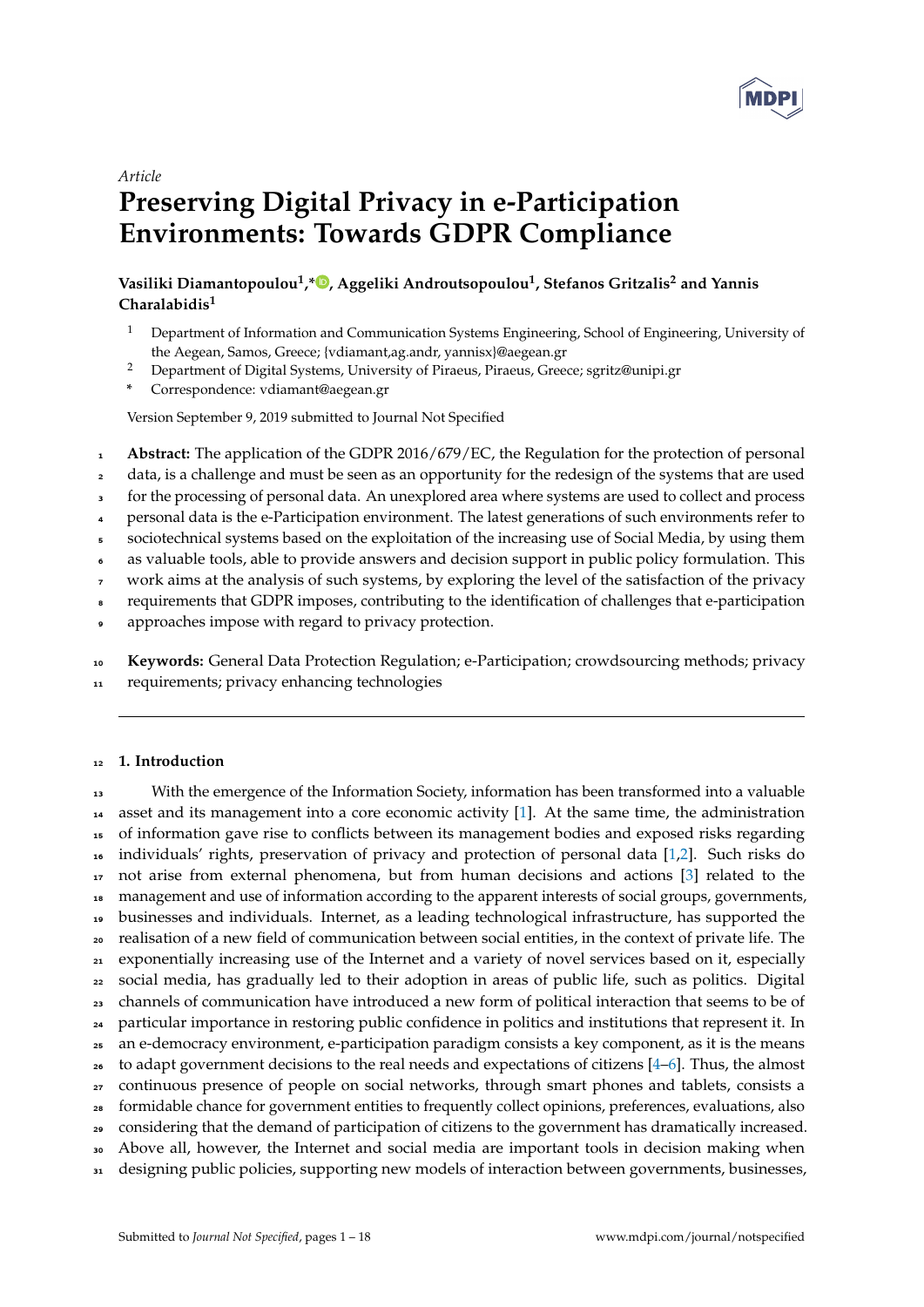<sup>32</sup> citizens and experts, such as crowdsourcing [\[7\]](#page-14-5), in the context of the need to tackle complex issues <sup>33</sup> effectively in modern democratic societies.

 Although Internet-mediated and social media interaction opens up new avenues of collaboration, it simultaneously generates new privacy and data protection risks, as often, users have zero or limited awareness of their personal disclosure risks. At the same time, they seem to be complacent by <sup>37</sup> expressing implicit trust in the providers of services they use, in government and legislation, believing that they will protect them from the unlawful use of their personal data.

In the context of the Information Society, that recognises information as a source of knowledge <sup>40</sup> and scope, but without the fact that the rights of information subjects are effectively guaranteed, <sup>41</sup> the terms of privacy are again argued upon on a worldwide level and the right to privacy emerges <sup>42</sup> as one of the most endangered [\[8\]](#page-15-0). Privacy is not considered as a new social issue, but it has been <sup>43</sup> redefined as a topic within the Information Society since the "classical" concept of privacy has been significantly enriched [\[9,](#page-15-1)[10\]](#page-15-2), while its scope fluctuates significantly within various socio-cultural <sup>45</sup> systems [\[11](#page-15-3)[,12\]](#page-15-4). In addition, in post-modern society, the demarcation between the private and public <sup>46</sup> sectors has become vaguer as the relationships between different information management bodies <sup>47</sup> have become complex [\[13,](#page-15-5)[14\]](#page-15-6). Privacy preservation has been recognised as a key principle in all 48 modern democracies [\[15\]](#page-15-7) and this preservation has been documented as a prerequisite for ensuring a <sup>49</sup> sustainable development of our digital age [\[2,](#page-14-1)[16\]](#page-15-8). <sup>50</sup> Privacy, in the well-known advocacy of American judges S. Warren and L. Brandeis [\[17\]](#page-15-9), was 51 defined as "the right to be let alone". According to [\[18\]](#page-15-10) it is the right of individuals to determine what  $52$  information is accessible, to whom and when, while  $[19]$  is concerned with the selective control of <sub>53</sub> individuals of access to them by others, thus constituting a dynamic process of setting boundaries <sup>54</sup> in the context of social interactions. Data subjects often believe they can control the data they disclose, thereby protecting their privacy. However, this proves to be incorrect, as privacy is not <sup>56</sup> controlled by individuals but by organisations that own and manage information [\[20\]](#page-15-12). In fact, the  $57$  potential for privacy violations has greatly expanded due to the social media platforms [\[21\]](#page-15-13) and the <sup>58</sup> development of online participation methods. In this work the issue of privacy protection is being <sup>59</sup> examined, in the context of actions being triggered by governments and public bodies in the context of e-participation, and in particular on crowdsourcing environments, applying new collaborative <sup>61</sup> models, which obviously bring multiple benefits when developing public policies, ensuring that  $\epsilon$ <sup>2</sup> privacy requirements are met [\[22\]](#page-15-14) and even by default [\[23\]](#page-15-15). <sup>63</sup> The regulatory framework for privacy preservation is multidimensional. Although general

 principles of privacy have long been in place, states often have a different starting point for legal <sup>65</sup> culture, making interpretations of privacy more and more indistinct [\[24\]](#page-15-16). In this context, the recently implemented General Data Protection Regulation (2016/697/EU) in the European Union is expected to make a positive contribution, ensuring a *"consistent and homogeneous application of the rules for the protection of the fundamental rights and freedoms of natural persons with regard to the processing of personal data should be ensured throughout the Union"* (Recital 10, GDPR). Although privacy preservation is legally enshrined and theoretically self-evident in any form of modern democratic social practice [\[25\]](#page-15-17), a multitude of incidents have been made public, such as the Snowden case or the notorious scandal of <sup>72</sup> Cambridge Analytica, and others have not been made public. There are incidents, including a large number of affected individuals while others are limited. All these recorded incidents confirm that governments, organisations and businesses collect personal data, often without the knowledge of the data subjects, without disclosing the reasons for the collection to third parties or their retention period. At the same time, data subjects, although often voluntarily providing their personal data or conscientiously consenting to their collection, at a later time express concern or anxiety about protecting their privacy. The rest of the paper is structured as follows: Section [2](#page-2-0) presents the challenges that have arisen

<sup>80</sup> after GDPR came to existence. In this section we provide an overview of the readiness level of the 81 organisations that process EU citizens' personal data. Section [3](#page-3-0) presents the methodology that we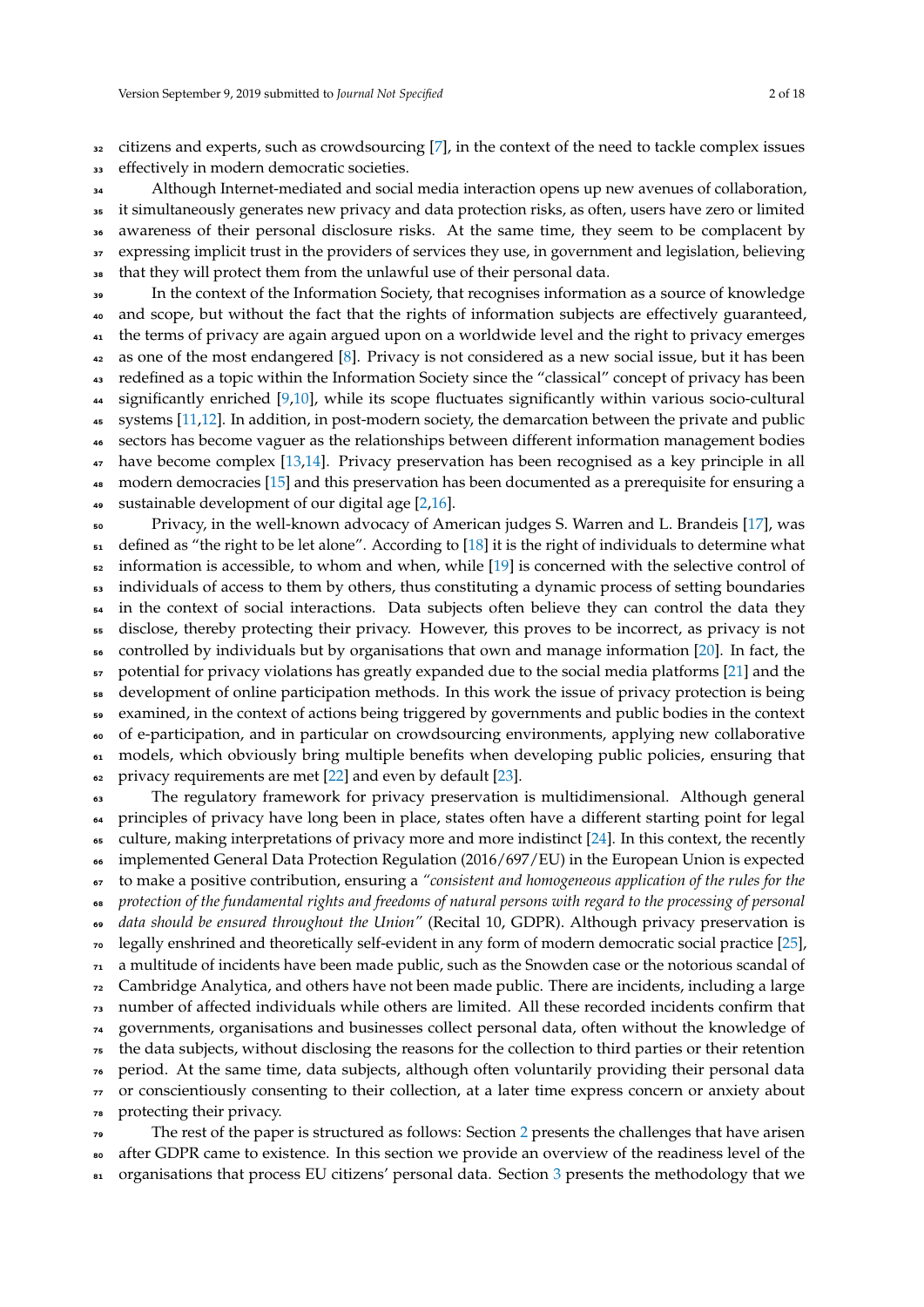82 develop and follow in a project regarding the compliance of an organisation with the GDPR. Section [4](#page-6-0) gives an overview of the e-Participation methods and the challenges that this domain faces regarding the protection of the personal identifiable information (PII) being exposed. Section [5](#page-7-0) applies the BE proposed methodology into the e-Participation methods domain, in order to recognise the PII that are <sup>86</sup> published in various platforms, to identify the privacy requirements that have to be satisfied in such 87 environments, and using this information, to further conduct the required analysis. Finally, Section [6](#page-13-0) concludes the paper by raising issues for further research.

#### <span id="page-2-0"></span>**2. Protection of personal data in the GDPR era**

 General Data Protection Regulation (hereafter, GDPR or Regulation) [\[26\]](#page-15-18) entered into force in May 2018 aiming at the enhancement of user data protection. Despite that GDPR leads towards a radical change with many benefits for the individuals that provide their personal data in order to utilise a service, it turned out to be a significant challenge. Organisations that process personal data have to conduct long and complex changes for the personal data processing activities to become GDPR compliant. On the other hand, individuals, as data subjects, are empowered with new rights, of which they have to become aware and realise their importance in order to be able to exercise them. Finally, <sub>97</sub> the role of data protection authorities changes along with their expectations from organisations. The application of the GDPR entitled EU regulators to enforce momentous transformation on the way organisations process personal data of individuals. These changes were expected to have a positive 100 impact on the latter. However, GDPR has turned into a significant challenge for organisations, which

 are enforced to conduct a series of adjustments, shifts and changes on their information technologies, their business processes, their culture, and on the way they operate overall. Some of these challenges have been documented by organisations, academic papers or by European Commission reports, shedding light on the particular aspects of the GDPR that appear troublesome, as we analyse below.

 The first official report regarding the implementation of the GDPR, provided by the European Data Protection Board [\[27\]](#page-15-19) indicates that most organisations have put a lot of effort towards GDPR compliance, by increasing their financial budget allocated to personal data protection (30% - 50%), increasing the personnel allocated, while the authorities from 31 member states have dealt with a total of 206.326 legal cases related with complaints, data breaches, etc. A report by ISACA [\[28\]](#page-15-20) presents research indicating that approximately 65% of organisations reported that they were not ready in terms of GDPR compliance in May 2018. The same report elaborates on technical, regulatory 112 and legislative tools that should be implemented to assist organisations in their compliance efforts. In the same direction, Thomson Reuters [\[29\]](#page-15-21) reports that organisations are still not ready in terms of GDPR compliance, many of them know very little about the Regulation and are still not fully aware of the GDPR's potential impact not being ready for the GDPR compliance. In a survey [\[30\]](#page-15-22) conducted among privacy experts published by the International Association of Privacy Professionals (IAPP) in 2019, reported that less than 50% of respondents mentioned they are fully compliant with GDPR. Interestingly, nearly 20% of the privacy professionals who participated argues that full GDPR compliance is truly impossible.

 However, after the enforcement of the GDPR, to the best of our knowledge, there is no recorded study regarding the readiness of the e-Participation platforms with regard to the requirements of the Regulation. There are only a few papers that deal with privacy problems in e-Participation methods. The authors in [\[31\]](#page-15-23) brought together researchers from the crowdsourcing field and the human computation field, and among others, they raised issues related to privacy requirements in such environments, such as the preservation of anonymity. In [\[32\]](#page-15-24) the authors focused on a privacy 126 problem related with task instances in crowdsourcing. Next, the authors in [\[33\]](#page-15-25) focus on privacy issues related with workers in crowdsourcing environments and they propose a crowdsourcing quality control method in order to estimate reliable provided results from low-quality ones. Our study provides a holistic approach of privacy preservation in e-Participation environments, by analysing the corresponding methods and identifying, through the PII that are provided by the users, the privacy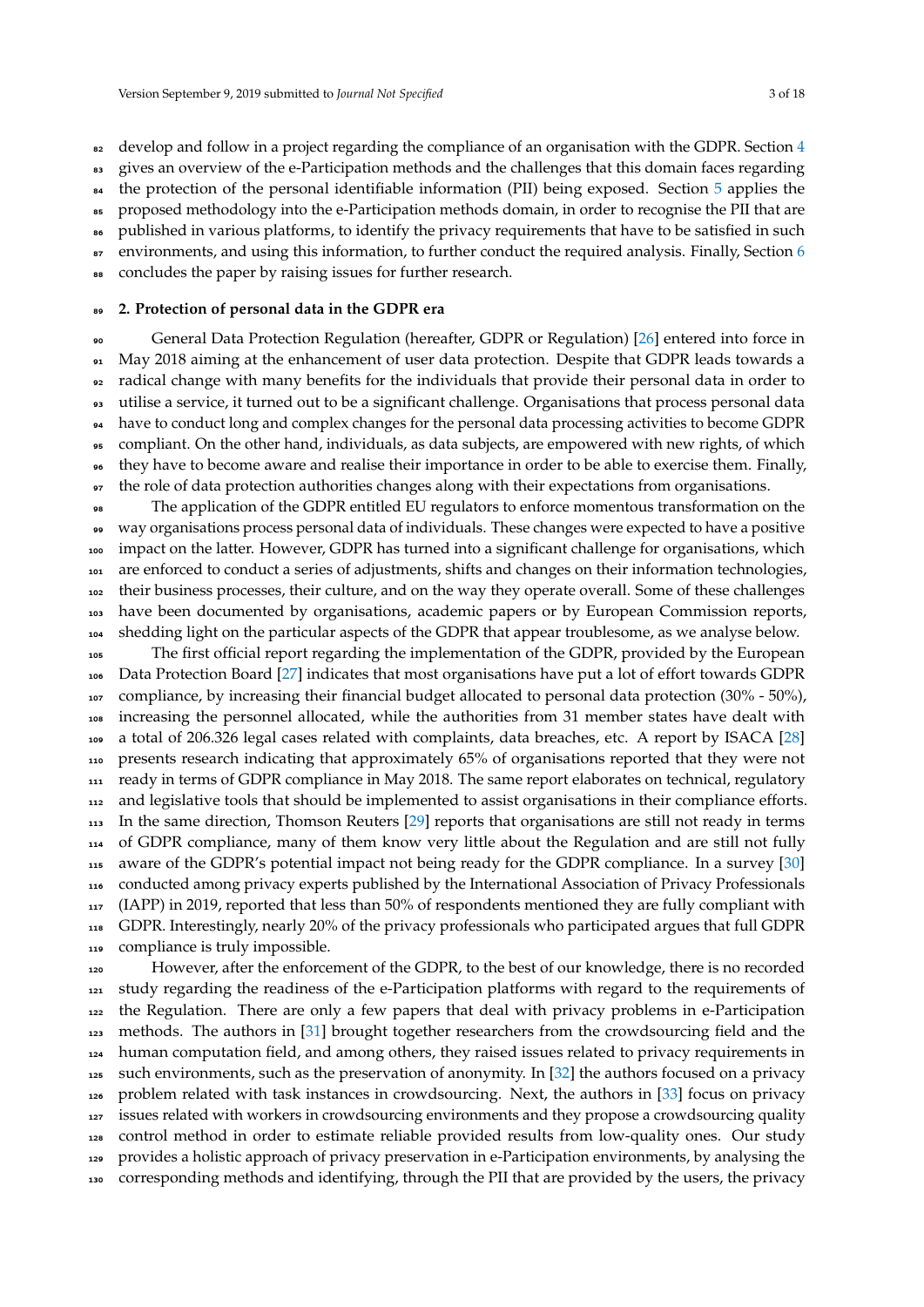requirements that are compromised, providing also appropriate implementation techniques, following 132 the PDCA model of a GDPR compliance project.

### <span id="page-3-0"></span>**3. General Data Protection Regulation as a project**

 The current state, as the aforementioned analysis revealed, indicates the necessity for organisations that process personal data to systematically work in order to align their activities according to the requirements of the European Regulation. The compliance of an organisation with the GDPR can be seen as a project [\[34\]](#page-15-26) that follows the fundamental steps of the Deming Plan-Do-Check-Act (PDCA) model [\[35\]](#page-15-27). The proposed approach for implementing a data protection compliance project is based on the guidelines of ISO standards ([\[36–](#page-15-28)[38\]](#page-16-0)) and on the recently released [\[39\]](#page-16-1) which focuses on privacy 140 information management, and on best practices published in various ISO standards ( $[36,37,40-43]$  $[36,37,40-43]$  $[36,37,40-43]$  $[36,37,40-43]$ ) and various guidelines ([\[44](#page-16-4)[,45\]](#page-16-5)). For entities that process personal data (i.e. data controllers or data processors) the enforcement of GDPR requires the implementation of both technical and organisational measures, such as the appointment of Data Protection Officers, when necessary, the deployment of tools that allow demonstration of GDPR compliance, the conduction of data protection impact assessments, the training of staff, the implementation of data de-identification techniques, to name a few. All these actions towards the compliance of the Regulation have been emerged in the general 147 PDCA model, which is divided in four phases and each phase has between two and seven steps. The proposed methodology is summarised in Figure [1](#page-3-1) and analysed below. It is worth noting that each step is not presented in detail because they are specific for each project, depending mostly on the under examination organisation's context. Moreover, many processes might be iterative, because of the need for progressive development throughout the implementation project; for instance communication,

training activities, or corrective actions.

<span id="page-3-1"></span>

**Figure 1.** PDCA model of a GDPR compliance project

 1. **Plan:** Practically, in this first step, we have the initiation of the project, which has the commitment of the management, being supported by the organisation as a whole. During this phase, the objectives of the project are set, as well as the identification of the corresponding employees that will be involved in the process is being conducted. This phase also contains the analysis of the existing system/systems, the identification of the organisation structure, as well as the mapping of the data the organisation processes in order to be able to conduct data classification. Next, the elicitation of the privacy requirements is conducted, since, according to ISO 27014:21013 [\[38\]](#page-16-0), the desired state of an organisation *requires compliance with legislation, regulations and contracts*, i.e. external requirements. Since the following step is the gap analysis in relation to the requirements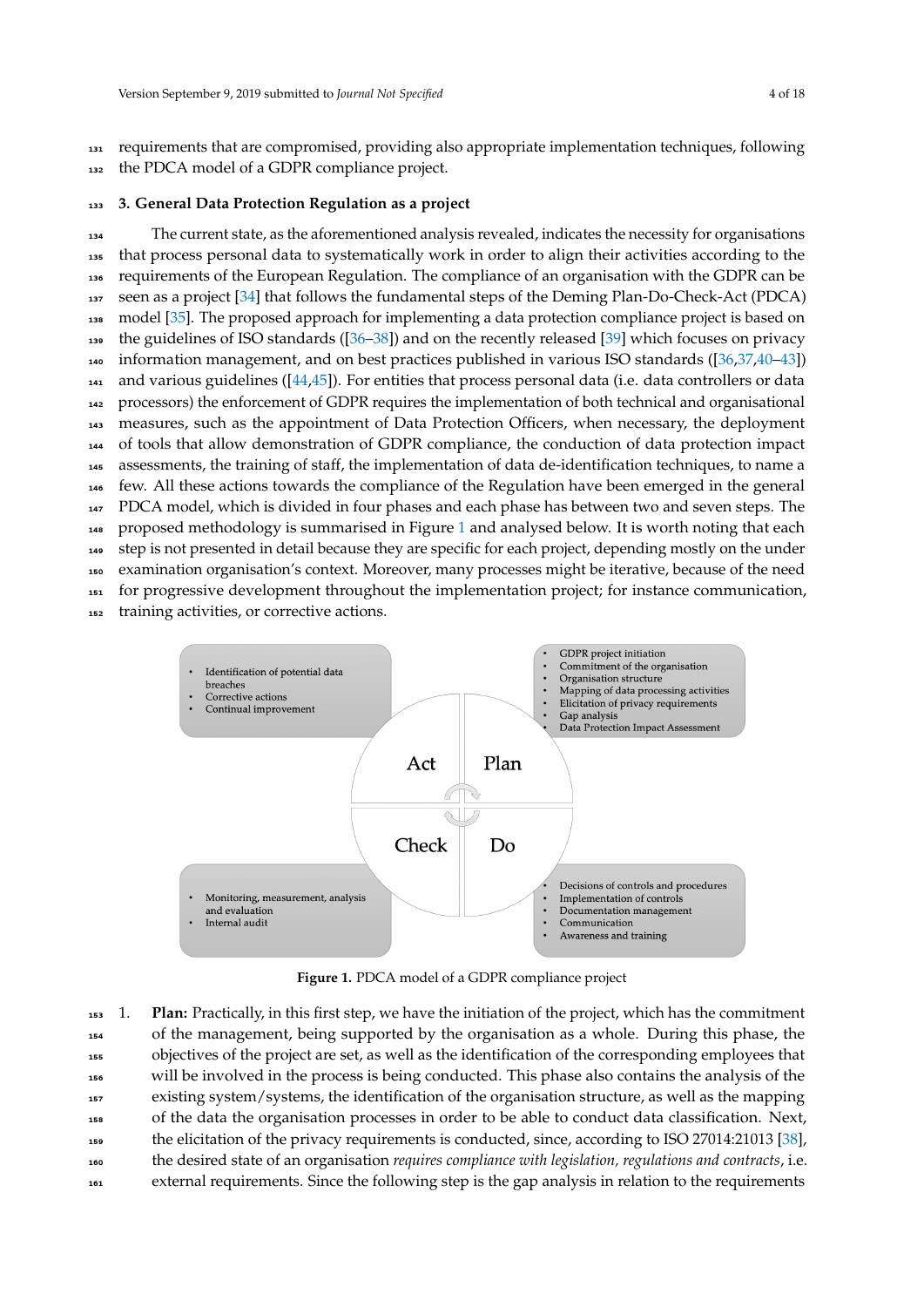of the Regulation, this has to be conducted based on the above *desired state*. Consequently, the elicitation of privacy requirements is mandatory in order to be able to proceed with the gap analysis and the data protection impact assessment that follow. Below, the steps of mapping of data processing activities, the gap analysis and the DPIA are analysed in detail:

- *Mapping of data processing activities:* This step aims at the depiction of the current status of the organisation regarding the personal data that it keeps. More specifically, this process starts with the identification of the various processing activities. These might be related with <sup>169</sup> the administration of the organisation, the management of the users, the management of the customers, the human resources management, the sales, the procurement, the technical support, to name a few. In this initial phase, we should identify the role of the organisation regarding each process, i.e. acting as a data controller or as a data processor.According to the 173 Greek Data Protection Authority<sup>1</sup>, for each processing activity, the following data should be provided:
- (a) Basic characteristics of the processing: i) processing activity, ii) association with the file of joint controllers (if any), iii) categories of the data subjects, iv) categories of personal data being kept for each category of data subjects, v) sources of the data, vi)
- 178 categories of the recipients, vii) retention period for each type of data.<br>(b) Data related to the data processors: i) contact details of data processor (b) Data related to the data processors: i) contact details of data processors, ii) provision of the corresponding contract.<br>
(c) Transfers of personal data to
- (c) Transfers of personal data to third countries or international organisations: i) third country (outside EU), ii) legal basis, iii) provision of information regarding the level 183 of protection of data.<br>184 (d) Technical and organi
- Technical and organisational measures: i) physical or electronic means of retention of personal data, ii) general description of technical and organisational security measures,
- <sup>186</sup> iii) association with the file of analytical description of applied security controls<br><sup>187</sup> iegal basis of processing personal data (according to *1* 187 (e) Lawfulness of processing: i) legal basis of processing personal data (according to Art.6 of the GDPR), ii) legitimate interests, iii) legal basis of processing special categories of **personal** data.
- (f) Other information: i) Proof of provision of consent by the data subjects (as soon as the consent is the basis for the lawfulness of processing), ii) rights of data subjects being provided by the controller, iii) existence of automated individual decision-making, including profiling.
- *Elicitation of privacy requirements:* The vulnerability of information privacy has increased due to the intrusion of social media platforms [\[21\]](#page-15-13) and the intensive development of new e-Participation methods on top of these. To a large extent, the raw material for most of interactions of individuals, with others, with well-established communities and with governmental authorities, include personal data of individuals. Alongside the benefits for the governmental decision making processes, which have been described in Section III, these developments are accompanied with privacy risks that can have negative impact on users' participation [\[46\]](#page-16-6). In view of the above, the GDPR is especially well timed. The basis for this study is the fundamental privacy requirements, as they have been defined and identified by the consensus of the literature of the area [\[43,](#page-16-3)[47](#page-16-7)[–49\]](#page-16-8), namely, authentication, authorisation, anonymity, pseudonymity, unlinkability, undetectability, unobservability.
- *Gap analysis in relation to the requirements of the GDPR:* In this step the gap analysis for the organisation is presented, in relation to the requirements of the GDPR. In particular, compliance is examined per GDPR article, taking into account the required data protection policies, documentation, security measures, etc. the organisation has already implemented. The status of the compliance activities for each compliance requirement can be described using the following scale:

<https://www.dpa.gr/>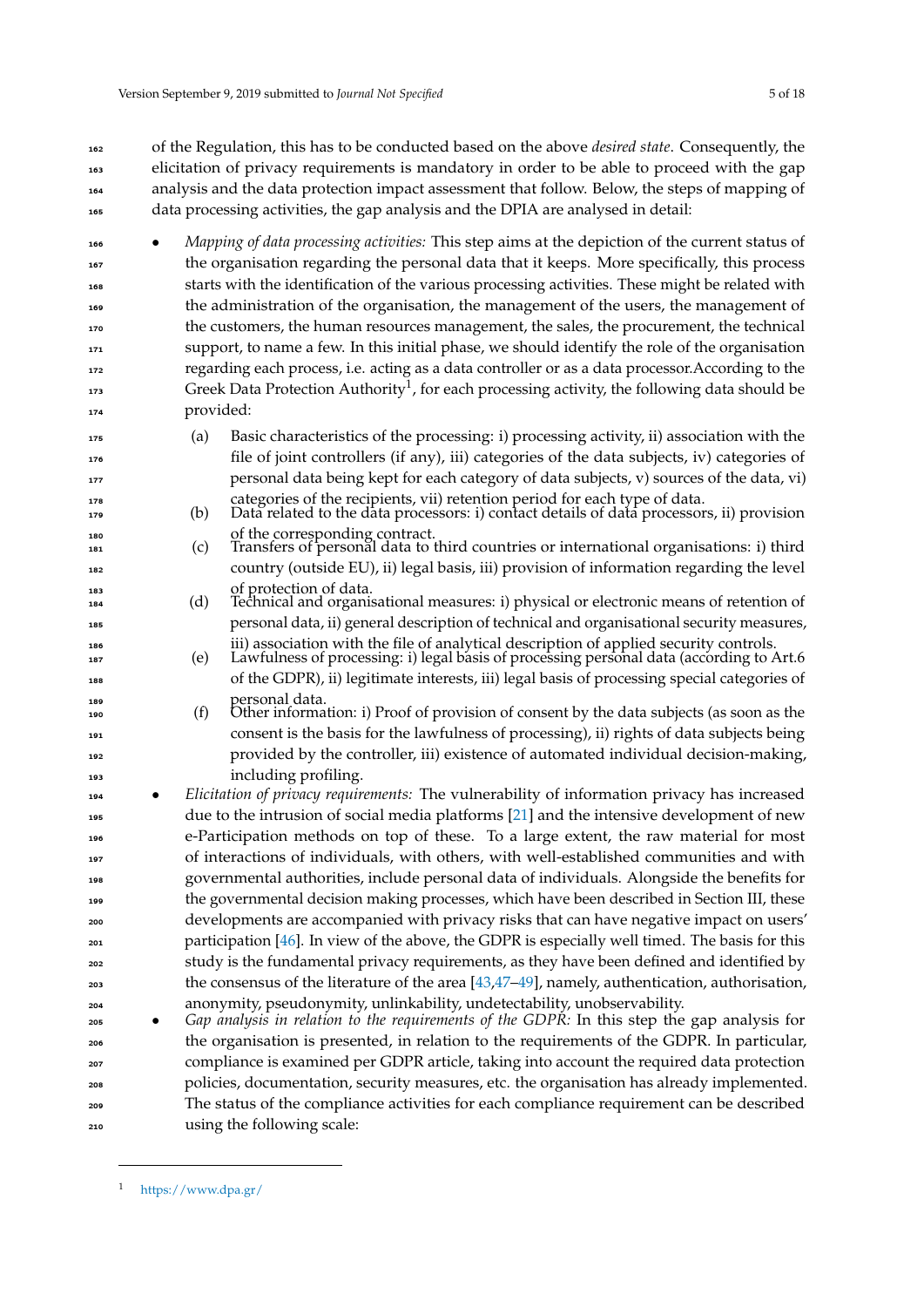- (a) Implemented (highlighted with green colour): The organisation has taken all necessary <sup>212</sup> steps to meet a specific compliance requirement<br>(b) In progress (highlighted with orange colour): T (b) In progress (highlighted with orange colour): The organisation has taken part of the necessary steps to meet a specific compliance requirement. (c) Not applicable (highlighted with grey colour): The organisation is not obliged to meet <sup>216</sup> a specific compliance requirement.<br><sup>217</sup> (d) Not implemented (highlighted wit Not implemented (highlighted with red colour): The organisation has not taken any of the necessary steps to meet a specific compliance requirement. The gap analysis is repeated for each organisation's processing activity. • *Data protection impact assessment:* In order for an organisation to be compliant with the GDPR, they may need to conduct a data protection impact assessment (GDPR, Article 35) to extend <sup>222</sup> the implemented countermeasures in a way that can demonstrate the appropriateness of the measures taken for each processing activity. Global platforms must assess the risks of individuals' fundamental rights and interests as part of the data protection impact assessment, in particular, when systematically monitoring users or using artificial intelligence algorithms and other new technologies, evaluating individuals or processing sensitive data at a large scale. Specifically, an organisation may be required to carry out an assessment of the impact of their processing activities in order to protect personal data during its processing, as well as to protect computer or other supporting resources that support processing. To this end, this step of the Plan phase aims to conduct a data protection impact assessment which is a risk assessment related to the impact that business operations or technologies associated with the processing of personal data, may have. According to Article 35 of the GDPR, data protection impact assessment is conducted when particular types of processing is likely to result in a high risk to the rights and freedoms of natural persons. In order for an organisation to satisfy the requirement for data protection impact assessment, the core actions they have to follow are i) to create a list of classified corporate information - including personal data, and ii) to implement an appropriate methodology, and to establish policies and procedures <sup>238</sup> for carrying out an impact assessment. In the literature there are quite a few risk analysis methodologies [\[50](#page-16-9)[–52\]](#page-16-10), however, Working Party 29 has released criteria for acceptable data protection impact assessment [\[44\]](#page-16-4) that an organisation can follow, where they also suggest EU generic frameworks as well as sector-specific ones.
- 2. **Do:** This step allows the plan set up in the previous step to be carried out. It includes the design of the necessary controls and procedures as well as their implementation. The documentation of key processes and security controls is also included in this step. Documentation facilitates the management of the aforementioned processes and controls, and it varies depending on the type, the size and the complexity of the organisation, their IS any other technologies available, as well as the requirements of the stakeholders and the relevant third parties (customers, suppliers). Furthermore, this step contains the establishment of a communication plan, as well as the set up of awareness and training sessions for the employees of the organisation. In particular, the step *Action plan for the conformance of the organisation with the GDPR* takes into consideration the outcomes of the previous steps namely *mapping of data processing activities*, *gap analysis in relation to the requirements of the GDPR*, and *data protection impact assessment* in order for the analyst to capture the appropriate technical and organisational controls appropriate for the under examination organisation. More specifically, the plan for the recommended actions related to the personal data processing is presented. Recommendations and guidelines should also be provided for choosing the appropriate controls for mitigating the risks identified from the data protection impact assessment step. In addition, suggestions for a long-term compliance strategy and ongoing improvement of the under examination organisation, regarding its compliance with the GDPR, are also provided.

 3. **Check:** This step consists of two concrete actions. The first action contains the monitoring, measurement, analysis and evaluation of the process. In order to be sure that the suggested controls, set up in the second step, are implemented efficiently, the organisation shall determine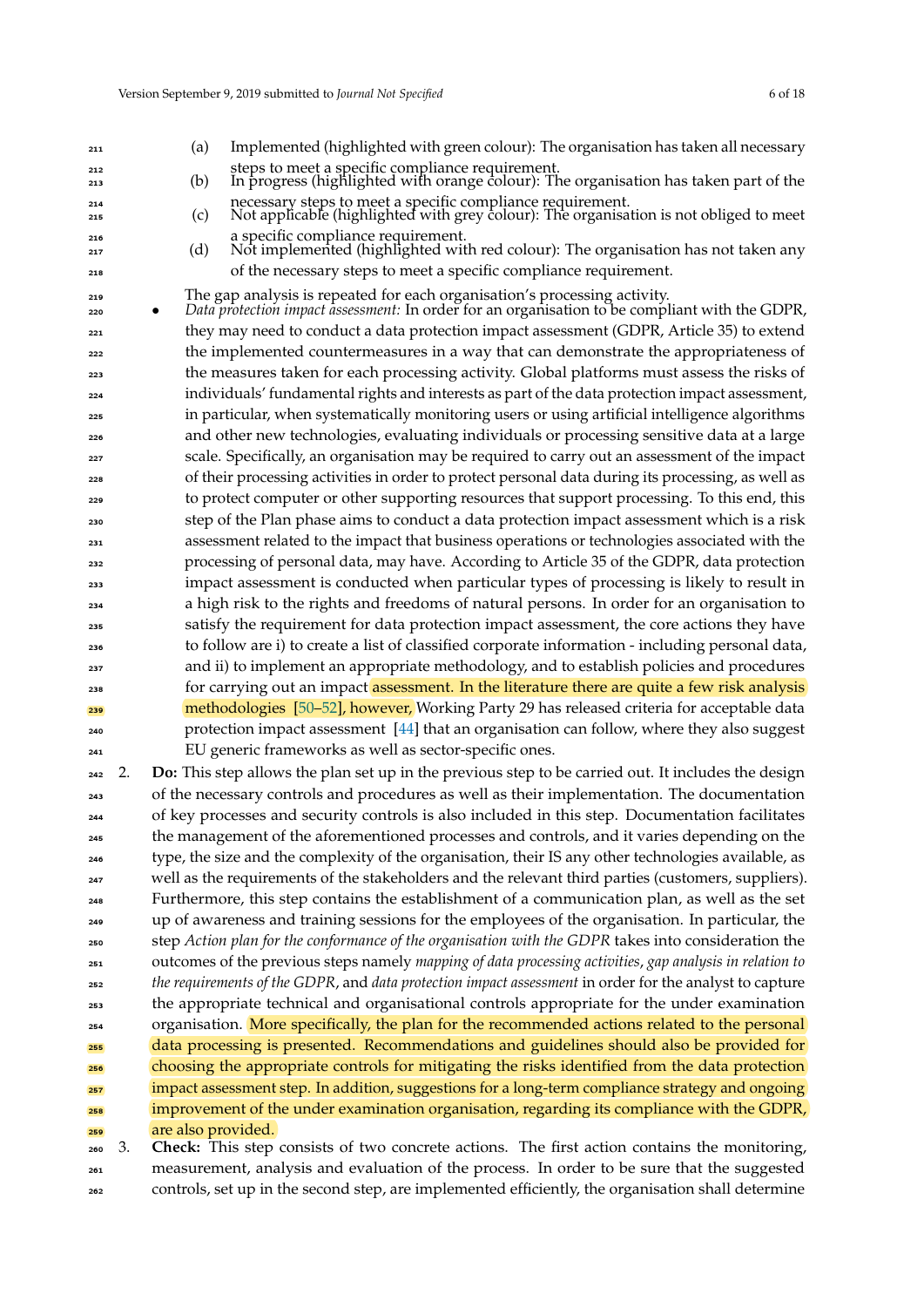the controls that need to be measured and monitored, focusing on the activities that are linked to the organisation's critical processes. The second action refers to the internal audit that the organisation shall conduct. The objectives of the audit should be focused on the evaluation of the actions related with the GDPR requirements been implemented in the organisation.

- <sup>267</sup> 4. **Act:** The final step of the process aims at maintaining the results of the project and identification of corrective action processes as well as the continuous improvement of the established framework. <sup>269</sup> The corrective actions procedure is realised through the following steps:
- <sup>270</sup> Identification of the non-conformity and analysis of its impacts on the organisation.
- Analysis of the situation, i.e. analysis of the root causes, assessment of the available options, selection of the most appropriate solution(s).
- **•** Corrective actions, by implementing the chosen solutions and recording the actions taken.
- <sup>274</sup> Continuous improvement, by evaluating and reviewing the actions taken.

#### <span id="page-6-0"></span><sup>275</sup> **4. e-Participation methods**

 Although the emergence of e-Participation is dated back to early 2000s as "the use of information <sub>277</sub> and communication technologies to broaden and deepen political participation by enabling citizens to connect with one another and with their elected representatives" [\[53\]](#page-16-11), a new stream of research challenges has recently emerged in the field, due to the advent of the new privacy protection regulations, described in the previous section. The e-Participation paradigm consists of a multitude of methods of participation in the democratic process, ranging from the simplest information provision by governmental bodies through open data platforms with the aim of enhancing transparency, to the straightforward measurement of public opinion through e-voting and e-polling systems. The most common form of e-Participation is the organisation of complex virtual, small and large-group discussions, allowing reflection and consideration of issues in e-Consultation platforms, discussion forums, allowing stakeholders to contribute their opinions on specific policy topics. Advanced deliberation tools also exist in order to target the discourse to specific public issues, such us spatial and urban planning [\[54\]](#page-16-12). Using GIS tools to support e-participation or participatory budgeting [\[55\]](#page-16-13), allowing citizens to identify, discuss and prioritise public spending. Other e-Participation methods include collaboration environments, empowering individuals to shape and build communities, electronic surveying, electioneering and campaigning, that enable election campaigns, protesting, lobbying, petitioning and other forms of collective action, as per the categorisation within the DEMO-net project' [\[56\]](#page-16-14). In all of these various forms of civic engagement, users may consciously or unconsciously reveal different kind of personal/sensitive data, depending on the institutional framework of their operation thus imposing risks in their privacy preservation.

<sup>296</sup> The first generation of e-Participation is characterised by dedicated platforms for public <sup>297</sup> consultations were used, owned and controlled by government agencies, which are responsible for the data processing/storing [\[57,](#page-16-15)[58\]](#page-16-16), known mainly as electronic forums. However, the next generation of e-Participation, which entails the use of Web 2.0 and Social Media [\[59\]](#page-16-17), brings plethora of content generated by a variety type of users (including citizens, experts, governmental agencies) and new <sup>301</sup> forms of social interactions, thus diverse types of information disclosure. Moreover, in this Social Web <sup>302</sup> enabled interaction, public participation is enabled through the utilisation of third-party applications, <sup>303</sup> whose owners become the data controllers. In these paradigms, citizens may express political opinions, sentiments or stances against policy measures and prospective policies, even in general political beliefs. All the above constitute factors increasing the complexity of privacy requirements.

<sup>306</sup> Since its advent, methods for enabling and supporting e-Participation, have been also evolved, <sub>307</sub> such as open innovation, social innovation, co-creation and crowdsourcing paradigms [\[60,](#page-16-18)[61\]](#page-16-19). Such <sup>308</sup> paradigms are used for mining ideas and knowledge from citizens concerning possible solutions to social needs and policy related problems, for co-designing public sector innovations and for fostering  $310$  collaboration between social actors [\[62](#page-16-20)[–64\]](#page-16-21). Therefore, the interaction data collected undergoes various <sup>311</sup> types of advanced processing (e.g., access analytics, opinion mining, simulation modelling) in order to 312 extract synthetic conclusions from them and provide substantial support to government policy makers.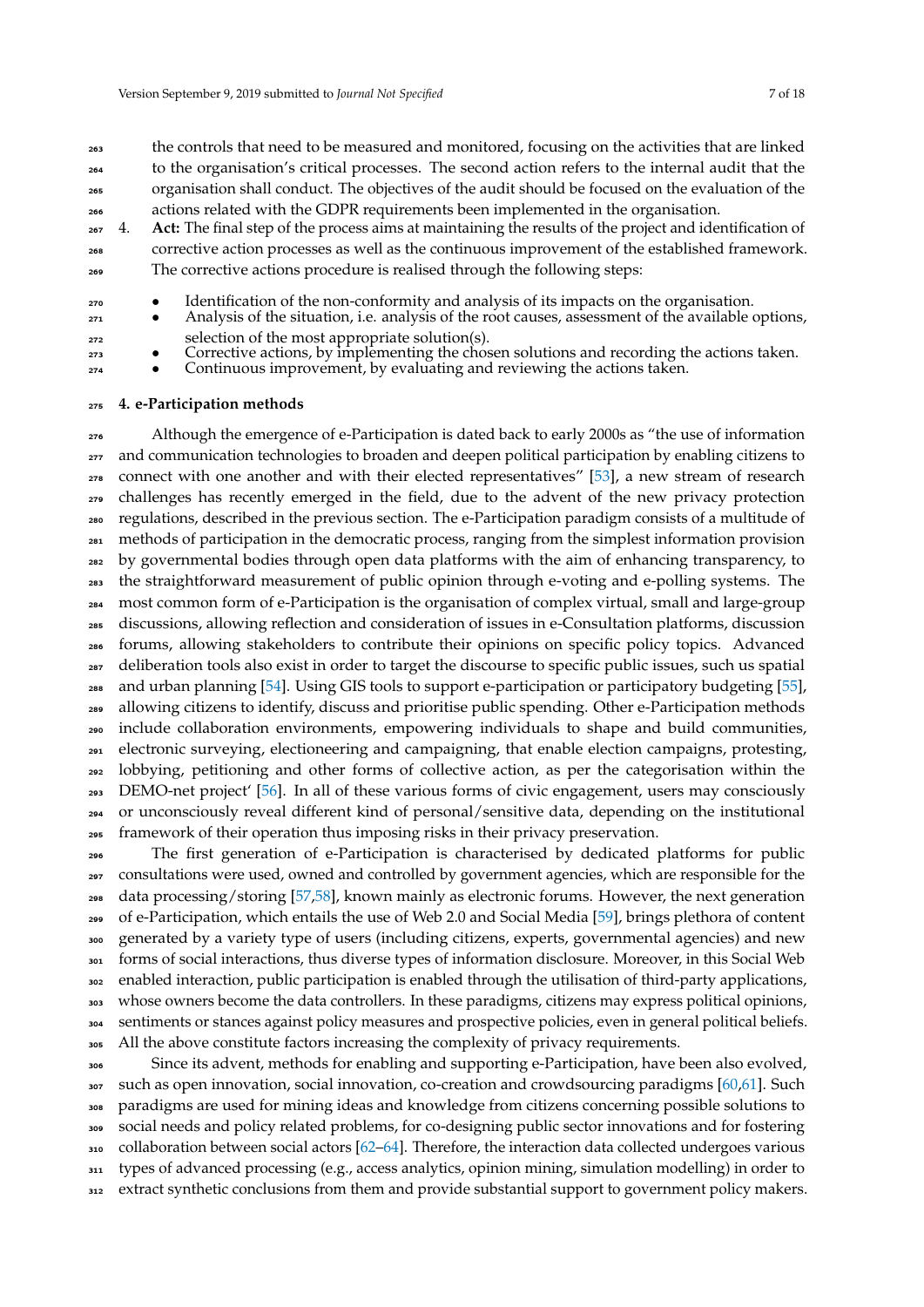Three paradigms of crowdsourcing are analysed in [\[7\]](#page-14-5) in terms of privacy preservation. Active crowdsourcing is based on a centralised automated publishing of policy-related content on multiple social media. The citizens are able to access this content, view it and interact with it through the capabilities offered by each of these social media. Then, data on citizens' interaction with them (e.g., views, comments, ratings, votes, etc.) are monitored and collected using the application programming interfaces (APIs) of the targeted social media. Part of this citizens-generated content is numeric (e.g., numbers of views, likes, retweets, comments, etc., or ratings), so it can be used for the calculation of various analytics following Social Media Monitoring practices. Furthermore, a large part of this content is in textual form, so opinion mining methods are also applied. On the other hand, in the paradigm of passive crowdsourcing, a set of tools for searching and analysing public policy related content that has been generated by citizens in numerous "external social media" (i.e. not belonging to government, such as various political blogs, fora, Facebook and Twitter accounts, etc.), people may be unaware of the purpose of processing their contributions. This paradigm also provides advanced tools for analysing this content in order to identify specific issues, ideas, concerns and other information hidden within the text of citizens' posting on the web  $[65]$ .

 It is evident that e-Participation produces large quantities of textual and non-textual contributions concerning policies and decisions under discussion. Yet, a considerable variety of underpinning technologies and tools are involved in order to address the overload of information produced by public participation methods. Data mining and analysis (including sentiment classification, argument extraction, topic identification), information visualisation and visual analytics are some of the methods utilised complementary to e-Participation initiatives in order to help the constructive extraction and aggregation of information and its transformation to useful insights within the decision-making process. These ICT tools performing data processing oriented towards the collection and integration of public opinions and values in the democratic decision-making processes, bring another dimension in 337 the investigation of privacy requirements.

 The research contributes to the identification of challenges that e-participation approaches impose with regard to privacy protection and especially on the compliance of these methods with the GDPR.

#### <span id="page-7-0"></span>**5. Applying PDCA model for GDPR compliance to e-Participation methods**

 $341$  Based on the analysis conducted in Sections 3 and [4,](#page-6-0) it appears that the e-Participation methods are an unexplored area regarding the preservation of privacy of the participants (i.e. data subjects), and thus, it is of utmost importance to set the foundation towards the compliance of such domain with the requirements of the GDPR. This section describes in detail the solid steps that an organisation needs to follow in order to deliver a compliant with the GDPR e-Participation service to citizens, taking care for the protection of their personal data being exposed to the public. To delimit the research scope, we <sup>347</sup> focus on the crowdsourcing methods described in the previous section, as the most challenging ones <sup>348</sup> in terms of data processing. The method that we propose to apply in the crowdsourcing paradigms is  $\frac{349}{100}$  the one presented in Section [3,](#page-3-0) i.e. the PDCA model for GDPR compliance.

**Stage 1: Plan** 

 1. *GDPR project initiation:* When a GDPR project start, it is important for the participants to realise the benefits that the organisation gains. Specifically, the involved stakeholders should understand why the organisation's mission, objectives and values should be strategically aligned with data protection objectives. It is necessary to obtain an overview of the under examination organisation to understand the security challenges and the risk inherent in that market segment. E-participation initiatives are carried out mostly, by public institutions (at local, national or EU level) [\[55,](#page-16-13)[66,](#page-17-1)[67\]](#page-17-2), and in some cases by civil society organisations and policy makers, such as MEPs [\[68\]](#page-17-3). Therefore the same principles apply, as within any GDPR compliance project they undergo, and therefore listing the implementation of e-Participation projects in their data processing activities is necessary. General information about the organisation should be collected in order to better appreciate its mission, strategies, main purpose, values, etc. Regardless of the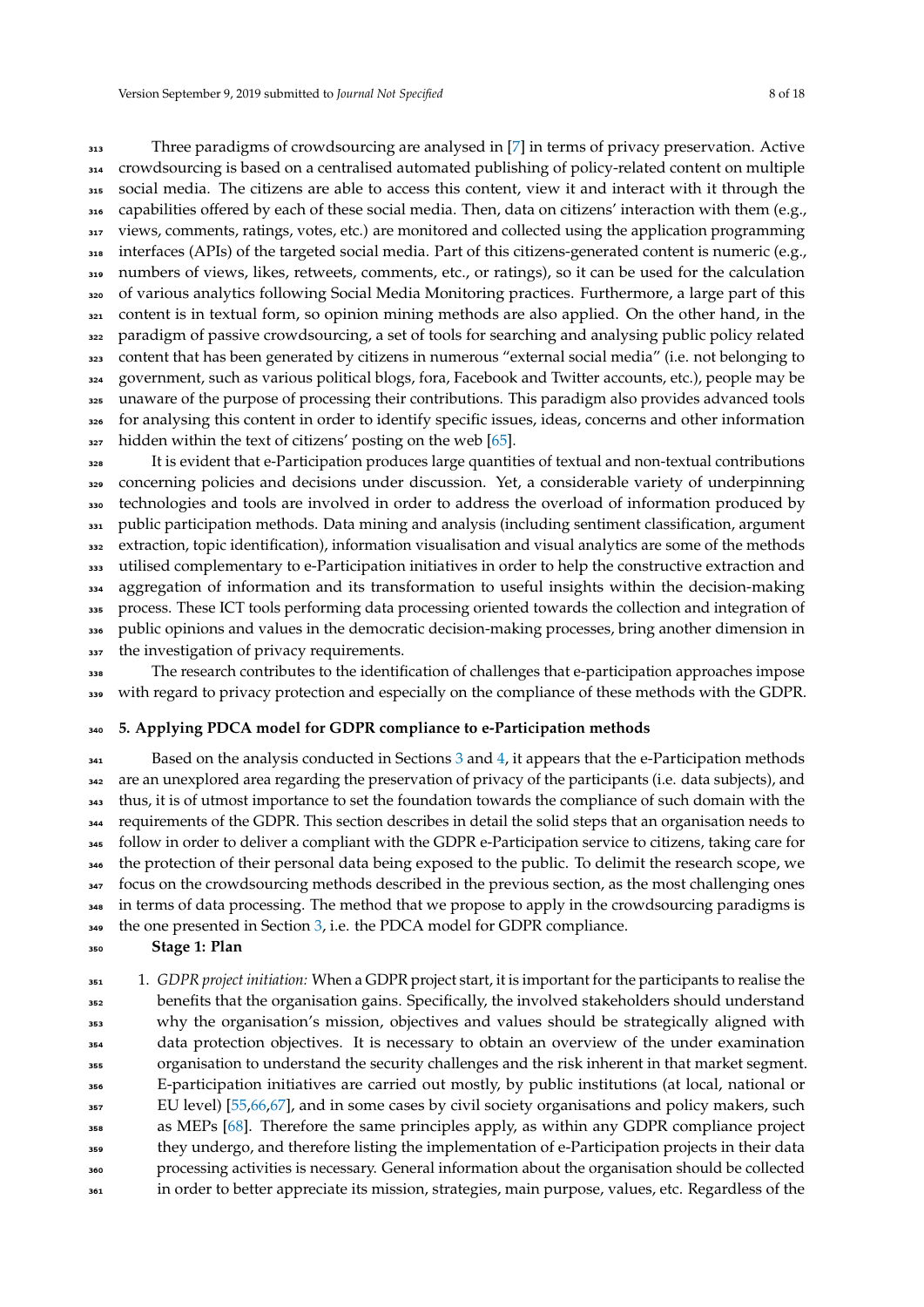- <sup>362</sup> type of the e-participation carrier , the development of democracy and civic engagement shall be <sup>363</sup> one of its strategic objectives. This helps ensure consistency and alignment between the strategic <sup>364</sup> objectives for risk management and the organisation's mission.
- The objectives of a GDPR compliance project are to indicate the intent of the public organisation to treat the risks identified and / or to comply with requirements of the Regulation. Initially, it is necessary to establish the objectives of a GDPR compliance project in consultation with the <sup>368</sup> interested parties, such as other policy stakeholders, governmental and regulatory bodies.
- <sup>369</sup> 2. *Commitment of the organisation:* When a GDPR compliance project starts, the higher management has to approve it and to communicate it to the lower levels of the organisation. The <sup>371</sup> communication chain and commitment has to span the governmental structure and follow <sup>372</sup> any bureaucratic processes established. Such a programme requires a lot of effort, both when the <sub>373</sub> project starts, and when the analysis will have been completed and the results will have to be <sup>374</sup> put in place. In the beginning of such a project, the employees should provide to the analysts the <sup>375</sup> required information, since they are the ones who deeply know the processes and the data they <sup>376</sup> handle. In the case of e-Participation activities, usually dedicated teams consisting of members 377 of the public institution or inter-organisational committees are formed to carry out the activity. <sup>378</sup> The commitment of the organisation and public servants is also required after the analysis will <sup>379</sup> be completed and new measures, technical or organisational ones, will have to be applied in order to protect the personal data that the organisation processes.
- <sup>381</sup> 3. *Organisation structure:* One of the most important elements in defining the GDPR compliance and <sup>382</sup> its governance is the hierarchical setting in the organisation of the Data Protection Officer (DPO). **383** Before the definition of the structure, the management of the organisation should consider factors such are its mission, potential business implications, organisational and functional structure, external entities (e.g., other public organisations, citizens or businesses acting as <sup>386</sup> service consumers, suppliers), as well as the internal culture. The governance structure for data <sup>387</sup> protection that will be developed should meet the following requirements: i) absence of conflicts, ii) strong support from senior management or upper governance level, iii) high influence ability, iv) integration of security concerns. Finally, the activities related to processing of personal data should be coordinated by a person in charge of information security and data protection, who **391** establishes cooperation and collaboration with other departments of the organisation or other <sup>392</sup> collaborating organisations.
- <sup>393</sup> 4. *Mapping of data processing activities:* According to Article 30 of the GDPR, the data controller is <sup>394</sup> obliged to demonstrate that the processing operations they are performing are in accordance with <sup>395</sup> the requirements of the GDPR. To this end, organisations performing e-Participation initiatives <sup>396</sup> should maintain a record of processing activities under its responsibility.
- 397 Table [1](#page-9-0) summarises the data being processed in the area of e-Participation methods, taking as <sup>398</sup> example the crowdsourcing paradigms discussed in the previous section. s shown, the purpose of the three forms of crowdsourcing likewise any e-Participation activity is to increase public <sup>400</sup> engagement. However, there are cases that the initiatives are carried as piloting activities as part of research projects. Depending on their scope and if organised by international organisations, <sup>402</sup> third countries can be involved. As identified in the assessment of the different methods, <sup>403</sup> categories of personal data being processed are defined by the Social Media platform used by <sup>404</sup> the citizens to contribute and which of them are then are collected to estimate public opinion [\[7\]](#page-14-5). The most prominent data input in all e-Participation generations are comments provided by the participants to the platforms, either these are electronic forums, consultations tools or social <sup>407</sup> media. This increases the complexity of GDPR compliance projects, since textual contributions <sup>408</sup> can reveal sensitive data of the data subject, such as political opinions and orientation, attitude <sup>409</sup> against the policy under discussion, or profiling of voters. According to their privacy policy, <sup>410</sup> Social Media can reveal additional personal data such as demographics.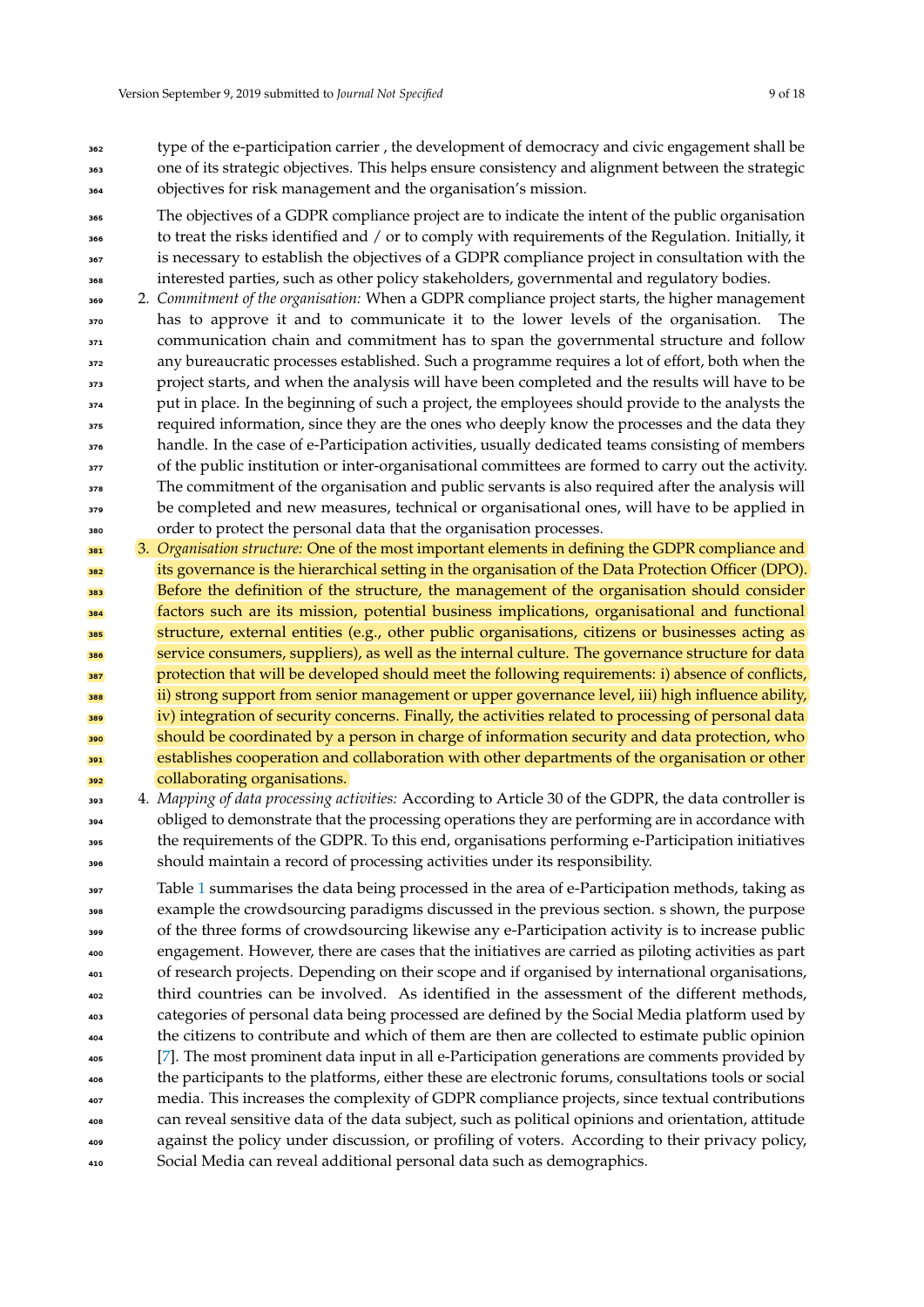The active crowdsourcing method relies on requests of users to provide content, while the passive crowdsourcing and the passive expert-sourcing do not require from individuals to create new content, instead they conduct selective passive crowdsourcing. This constitutes feasible for the authors of the content in the active crowdsourcing to be aware of the processing taking place. Regarding the passive approaches, any data that data subjects decide to disclose publicly in Social Media (i.e. without any restrictions on access rights to specific groups of people) might subject to processing without users being informed. Therefore legitimate crowdsourcing applications should acquire users' consent via the Social Media, with which citizens interact.

<sup>419</sup> In the case of active crowdsourcing, apart from citizens acting as Social Media users, also policy makers contribute (as they are the initiators of posts and provide content on a policy topic in order to stimulate the discussion). Processing of data is carried out by the Social Media platforms, <sup>422</sup> but also third party applications are used for advanced data analysis, while the results are <sup>423</sup> transmitted to the decision makers.

<span id="page-9-0"></span>

| Processing activity                    | <b>Active Crowdsourcing</b>                                                                                                                                                                                                                                                                                                                                                | Passive crowdsourcing   Passive Expert-sourcing                                                                                                                                                                                                                                                                                            |                                                                                                                                                                                                                                                                                                                                                                                           |
|----------------------------------------|----------------------------------------------------------------------------------------------------------------------------------------------------------------------------------------------------------------------------------------------------------------------------------------------------------------------------------------------------------------------------|--------------------------------------------------------------------------------------------------------------------------------------------------------------------------------------------------------------------------------------------------------------------------------------------------------------------------------------------|-------------------------------------------------------------------------------------------------------------------------------------------------------------------------------------------------------------------------------------------------------------------------------------------------------------------------------------------------------------------------------------------|
| Purpose of processing                  | i) Public Engagement, ii) Research Purposes                                                                                                                                                                                                                                                                                                                                |                                                                                                                                                                                                                                                                                                                                            |                                                                                                                                                                                                                                                                                                                                                                                           |
| basis<br>Legal<br>for<br>processing    |                                                                                                                                                                                                                                                                                                                                                                            |                                                                                                                                                                                                                                                                                                                                            | User Consent to the data privacy policy of the SM platform (Terms and Conditions)                                                                                                                                                                                                                                                                                                         |
| <b>Third countries</b>                 | According to the scope of the e-Participation initiative                                                                                                                                                                                                                                                                                                                   |                                                                                                                                                                                                                                                                                                                                            |                                                                                                                                                                                                                                                                                                                                                                                           |
| Data source                            |                                                                                                                                                                                                                                                                                                                                                                            | Data Subject                                                                                                                                                                                                                                                                                                                               |                                                                                                                                                                                                                                                                                                                                                                                           |
| data<br>Personal<br>categories         | Personal Data:<br>Social<br>media users personal<br>data provided to the<br>SM platform (first name,<br>last name, date of birth<br>- age, gender, email<br>address, login email,<br>occupation),<br>country<br>(the ones submitting<br>comments), social media<br>user ID, Photos, social<br>media activity (likes,<br>retweets)<br>Sensitive Data: Political<br>opinions | Personal Data: Social<br>media users personal<br>data provided to the SM<br>platform (first name, last<br>name, social media user<br>ID), comments, social<br>media activity (in terms<br>of frequency comments<br>posted in SM/activity<br>$\log s$ )<br><b>Sensitive Data:</b><br>Profiling<br>data<br>(personality-attitude<br>towards) | Social<br>Personal Data:<br>media users personal<br>(first)<br>data<br>name,<br>last<br>email<br>name,<br>address, login<br>email,<br>educational<br>Level,<br>job title, organisation,<br>professional<br>position,<br>experience, topics of<br>expertise/ specialisation,<br>CVs), photos<br>Sensitive Data: Political<br>opinions, profiling data<br>(personality-attitude<br>towards) |
| Data subjects                          | Citizens/Social Media                                                                                                                                                                                                                                                                                                                                                      | Citizens/Social Media                                                                                                                                                                                                                                                                                                                      | Experts, Social Media                                                                                                                                                                                                                                                                                                                                                                     |
|                                        | <b>Users, Policy Makers</b>                                                                                                                                                                                                                                                                                                                                                | <b>Users</b>                                                                                                                                                                                                                                                                                                                               | Users                                                                                                                                                                                                                                                                                                                                                                                     |
| <b>Receivers</b>                       |                                                                                                                                                                                                                                                                                                                                                                            | Policy Makers, Public/Governmental organisations                                                                                                                                                                                                                                                                                           |                                                                                                                                                                                                                                                                                                                                                                                           |
| <b>IT</b><br>Processing<br>application |                                                                                                                                                                                                                                                                                                                                                                            | Social Media platform, Third party applications                                                                                                                                                                                                                                                                                            |                                                                                                                                                                                                                                                                                                                                                                                           |

 5. *Elicitation of privacy requirements:* Since the mapping of the personal data being processed in e-Participation environments has been recorded, the organisation has to proceed with the privacy requirements elicitation, taking into account the environment of the under examination organisation. For capturing the ecosystem created between the policy makers and the citizens, we used Secure Tropos methodology  $[69]$  from the security requirements area, which has been extended  $[70,71]$  $[70,71]$  to meet the privacy requirements as well. Figure [2](#page-10-0) illustrates the analysis of a crowdsourcing environment, where each component of the crowdsourcing ecosystem (cyber, physical, human) is represented as an *actor*, which has some *strategic goals* (aims or functionalities), relevant *plans* (tasks) for achieving those goals, and, finally, a set of *assets* (resources) required for carrying out the plans. Additionally, each actor may have a number of *dependencies* for goals/tasks that cannot achieve on their own. After we have captured all the dependencies between the two actors, according to Secure Tropos modelling language, we are able to elicit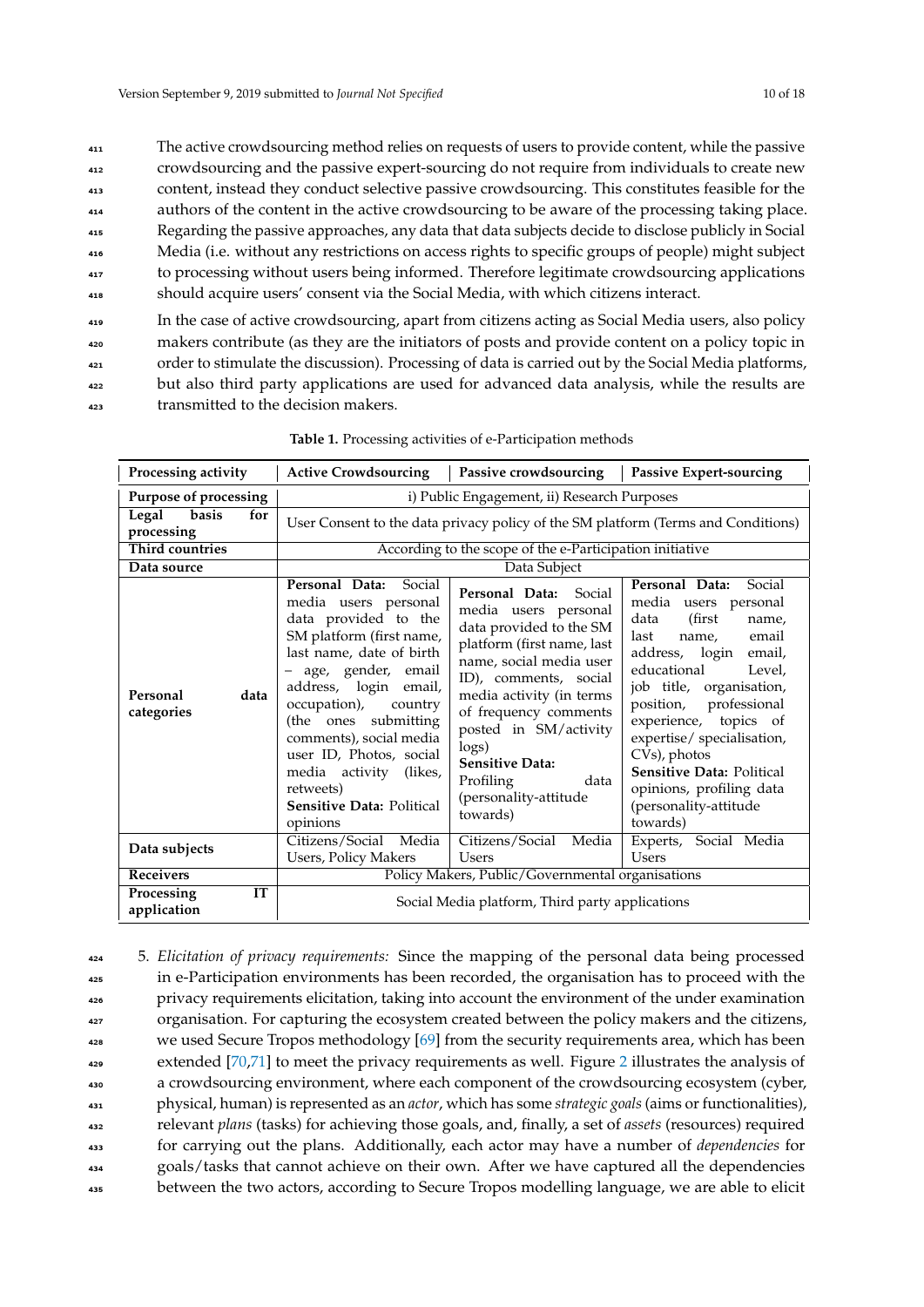the security and privacy requirements (in our work we focus only on privacy requirements elicitation) of the system, which are presented as *constraints*, which restrict the various goals and plans that each actor has.

 Focusing on the crowdsourcing environment, a Policy Maker (actor) aims to analyse citizens' data in order to shape their policies. This functionality cannot be supported independently, but requires input from Citizens (actor). This input refers to the citizens' PIIs and their political opinions (resources), and this interaction is modelled as a dependency between the policy maker and the citizen. As we discussed in Section [3,](#page-3-0) the e-Participation methods are assessed against the list of seven privacy requirements, i.e. authentication, authorisation, anonymity, pseudonymity, unlinkability, undetectability, unobservability. In our example here, the requirements (constraints) that restrict the PII of citizens, being at risk at certain circumstances are anonymity, unlinkability, undetectability and unobservability [\[7\]](#page-14-5).

<span id="page-10-0"></span>

**Figure 2.** Crowdsourcing environment analysis

Based on the above privacy requirements elicitation process, we proceed with the analysis of the three different e-participation methods. The requirements "authentication" and "authorisation" are inherited by the privacy specifications of the Social media platforms and Web 2.0 sources, where users contribute with content only after they are registered and authenticated. Such platforms embed appropriate security mechanisms aiming to control access only by authorised users, therefore both authentication and authorisation are safeguarded in all methods. For this reason, the three approaches collect solely data that are open to the public. With respect to the reservation of the rest requirements in the two crowdsourcing approaches, a distinction among the concept of citizen-sourcing and expert-sourcing has to be made. The two first citizen-sourcing methods process only aggregated data resulting to automatically generated summaries. Although the results do not compromise the identity of authors, as discussed before it is possible that textual content (e.g., comments) may include sensitive information, concerning the name, demographics or the beliefs of the citizens authoring this content. Through this information, a third party can infer the identity of the author of this content. Moreover, the extraction of a textual segment can help to track the original source (e.g., a comment) and thus allow to a third party to link the user with the particular resource, distinguish the Social Media user, and observe that the specific user is using the relevant Social Media capability. All the above pose risks at the anonymity, unlinkability, undetectability and unobservability of individuals interacting through Social Media services within the active and passive crowdsourcing method. Finally, pseudonymity is satisfied as it can be retained as far as the Social Media platforms allow. 6. *Gap analysis:* Detailed information and guidelines concerning this step cannot be provided in a generic form, as all the steps involved in the gap analysis stage are determined by the structure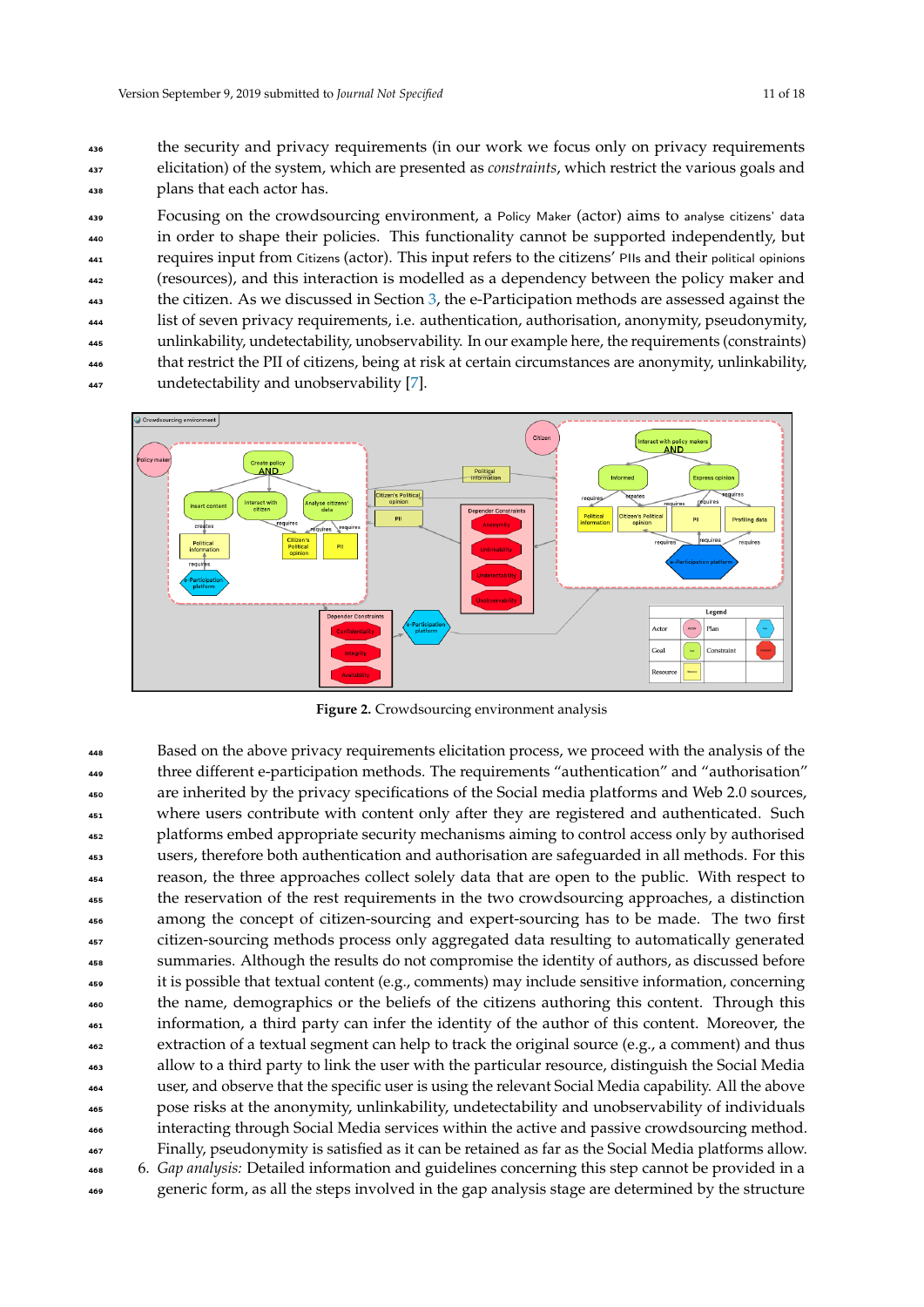| 471<br>472<br>473<br>474<br>475<br>476<br>477                                                         | implemented regarding the protection of its IS and the preservation of data subjects' privacy.<br>7. Data Protection Impact Assessment: For fulfilling the objectives of this study, PIA-CNIL [45]<br>methodology is applied (Privacy Impact Assessment, Commission Nationale de l'Informatique<br>et des Libertés), which is in accordance with the data privacy impact assessment that has<br>been described in ISO/IEC 29134 (2017) [72], Information technology - Security techniques -<br>Guidelines for privacy impact assessment. PIA-CNIL methodology consists of the following<br>stages:                                                                                                                                                                                                                                                                                                                                                                                                                                                                                                                                                                                                                                                                                                                                                                                         |
|-------------------------------------------------------------------------------------------------------|--------------------------------------------------------------------------------------------------------------------------------------------------------------------------------------------------------------------------------------------------------------------------------------------------------------------------------------------------------------------------------------------------------------------------------------------------------------------------------------------------------------------------------------------------------------------------------------------------------------------------------------------------------------------------------------------------------------------------------------------------------------------------------------------------------------------------------------------------------------------------------------------------------------------------------------------------------------------------------------------------------------------------------------------------------------------------------------------------------------------------------------------------------------------------------------------------------------------------------------------------------------------------------------------------------------------------------------------------------------------------------------------|
| 478<br>479<br>480<br>481<br>482<br>483                                                                | (a) Analysis of the context of processing of personal data under consideration.<br>(b) Identification of the existing or under development controls, for the satisfaction of legal.<br>requirements and the privacy risk assessment.<br>(c) Assessment and evaluation of privacy risks.<br>(d) Decision regarding the satisfaction of the principles related with the preservation of privacy<br>and treatment of the identified risks.                                                                                                                                                                                                                                                                                                                                                                                                                                                                                                                                                                                                                                                                                                                                                                                                                                                                                                                                                    |
| 484<br>485<br>486<br>487<br>488<br>489                                                                | The main goal is the identification of the assets related to the Processing Activities of personal<br>data of e-Participation methods, as well as the identification of risks against privacy protection<br>and the impact that can have an incident of illegitimate access to data, unwanted modification of<br>data, or data disappearance. In this task, risk identification and assessment is conducted, by<br>evaluating the likelihood of risk occurrence and the potential impact, while recommendations on<br>appropriate strategies for risk mitigation are provided.                                                                                                                                                                                                                                                                                                                                                                                                                                                                                                                                                                                                                                                                                                                                                                                                             |
| 490                                                                                                   | By applying PIA-CNIL in e-Participation methods, we have the following outcomes:                                                                                                                                                                                                                                                                                                                                                                                                                                                                                                                                                                                                                                                                                                                                                                                                                                                                                                                                                                                                                                                                                                                                                                                                                                                                                                           |
| 491<br>492<br>493<br>494<br>495<br>496<br>497<br>498<br>499<br>500<br>501<br>502<br>503<br>504<br>505 | (a) Context of personal data processing: This information has been provided in Step 4 Mapping<br>of data processing activities of this Phase.<br>(b) Controls: The objective of this step is to build a system that ensures compliance with<br>privacy protection principles. So, existing controls have to be identified or determined.<br>These controls can be organisational controls (such as organisation policy, risk management,<br>project management, incident management, supervision, etc.), logical security controls (such<br>as anonymisation, encryption, backups, data partitioning, logical access control, etc.), and<br>physical security controls (such as physical access control, security of hardware, protection<br>against non-human risk sources, etc.).<br>(c) Risks: Potential privacy breaches: The objective of the third step of PIA-CNIL is to gain a<br>good understanding of the causes of risks, the threats against privacy, as well as the impact<br>of their potential realisation. In this step, for each of the three risk categories, i.e. illegitimate<br>access to data, unwanted modification of data, data disappearance. Again, this part of<br>DPIA cannot be provided as the risk that put the personal data the organisation processes<br>in danger are different in every organisation, according its structure and the already applied |

of each organisation, and of the actions and security and privacy countermeasures it has already

 security and privacy mechanisms. (d) Risk management decisions: The already existing controls are evaluated for the satisfaction of legal requirements and decisions are made whether existing controls are satisfactory. When not, an action plan is prepared and validated.

# **Stage 2: Do**

 1. *Decisions of controls and procedures:* The organisation should plan, implement and control the processes required to meet data protection and privacy requirements, as well as to implement actions determined from the results of the previous steps of risk assessment and data protection impact assessment. According to PIA-CNIL methodology, an organisation might respond to a risk that puts in danger the fundamental rights and freedoms of natural persons in one of the following ways: a) avoidance of the processing, b) confrontation of risk with the application of corresponding controls that minimise either the likelihood of appearance or the severity of the risk, and c) the acceptance of the risk.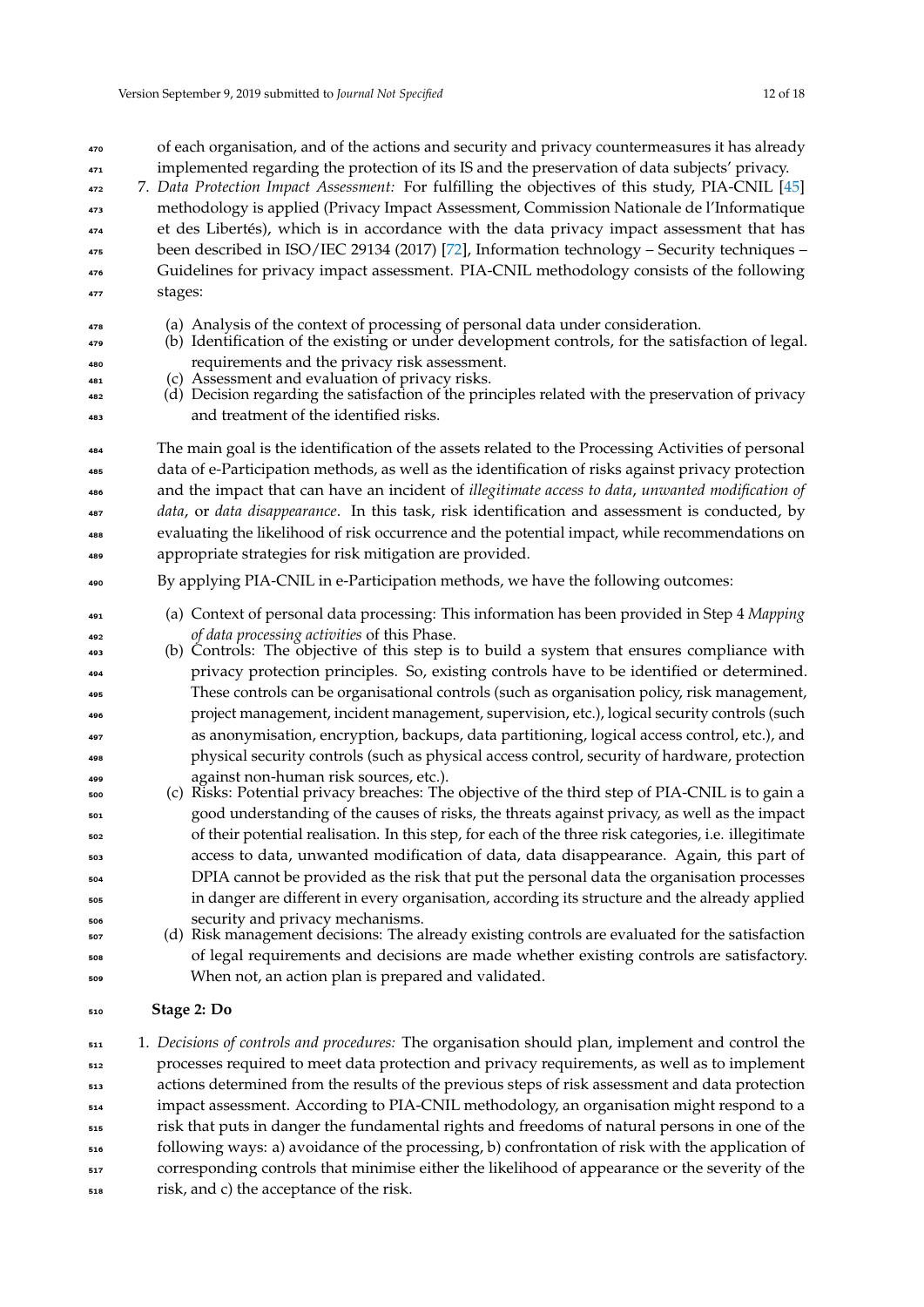2. *Implementation of controls:* The protection of personal data and privacy can be improved and enhanced by designing IT systems that reduce the degree of intrusion into the data subjects' privacy by focusing on the provision of efficient privacy process patterns [\[73](#page-17-8)[,74\]](#page-17-9).

 3. *Documentation management:* The organisation should keep documented information to the extent that the processes have been carried out as planned. A four-level approach is proposed regarding the types of documents that should be kept. In the lower level the organisation keeps any records in order to provide objective evidence of compliance with the GDPR requirements. In the third level are any worksheets, forms, checklists, etc. that describe in detail how the tasks and activities <sub>527</sub> are conducted. In the second level we have the description of the security process, controls and procedures and in the first level we have the governance framework description, such as policies, the scope of the organisation and other strategic documents.

- 4. *Communication:* The data protection objectives that the organisation sets can be used as a basis for an effective communication strategy. It is worth noting that when establishing the data protection communication objectives, they should be aligned with organisation's business communication policy, taking into account the view of internal and external interested parties, and that they are consistent with the communication principles. Indicative communication approaches and tools are the website of the organisation, newspaper articles, surveys, reports, press releases, brochures and newsletters, advertisements, workshops and conferences, posters, public meetings, media interviews, emails, focus groups, and presentations to groups.
- 5. *Awareness and training:* A planned and systematic training process can greatly help the organisation to improve its capabilities and to meet its data protection objectives. The appropriate involvement of personnel who are in the process of developing skills may result in personnel feeling a greater sense of ownership of the process, which makes them assume more responsibility for ensuring its success. The organisation's data protection and training policies, information security management requirements, resource management, and process design should be considered when initiating training to ensure that the required training will be directed towards satisfying the organisation's needs. According to [\[75\]](#page-17-10), when training is selected as the solution to close the competency gap, training requirements should be specified and documented. Potential training methods are the workshops, distance learning, self-training, on-the-job coaching, apprenticeships, and course on-site or off-site.
- <sub>549</sub> The awareness programme allows an organisation to raise awareness, to ensure consistency in information security and data protection practices, and to contribute to the dissemination and implementation of policies, guidelines and procedures.

# **Stage 3: Check**

- 1. *Monitoring, measurement, analysis and evaluation:* In order to have confidence that the GDPR and the suggested controls are implemented efficiently, it is recommended that the organisation should determine the controls that have to be measured and monitored, as well as the responsible for this process. The best practice is to focus monitoring and measurement on the activities that are linked to the critical processes that enable the organisation to achieve its data protection objectives and targets. Examples of such objectives are measuring incidents (e.g., the percentage <sub>559</sub> of false alarms through an event detection, the average cost of an incident), training activities (e.g., the percentage of staff who have receiving training and qualifications, the number of hours of training by employees), vulnerabilities (e.g., the percentage of systems tested for vulnerabilities in a period of time) and nonconformities (e.g., the percentage of nonconformity not corrected in the predetermined time, the average required time to fix a nonconformity).
- 2. *Internal audit:* Audit refers to the evaluation based on facts. This kind of evaluation is conducted to highlight the strengths and weaknesses of the audited organisation or system. Audit results are communicated to management who will then take the required and appropriate measures. In the context of the application of the GDPR, the objectives of the internal audit should be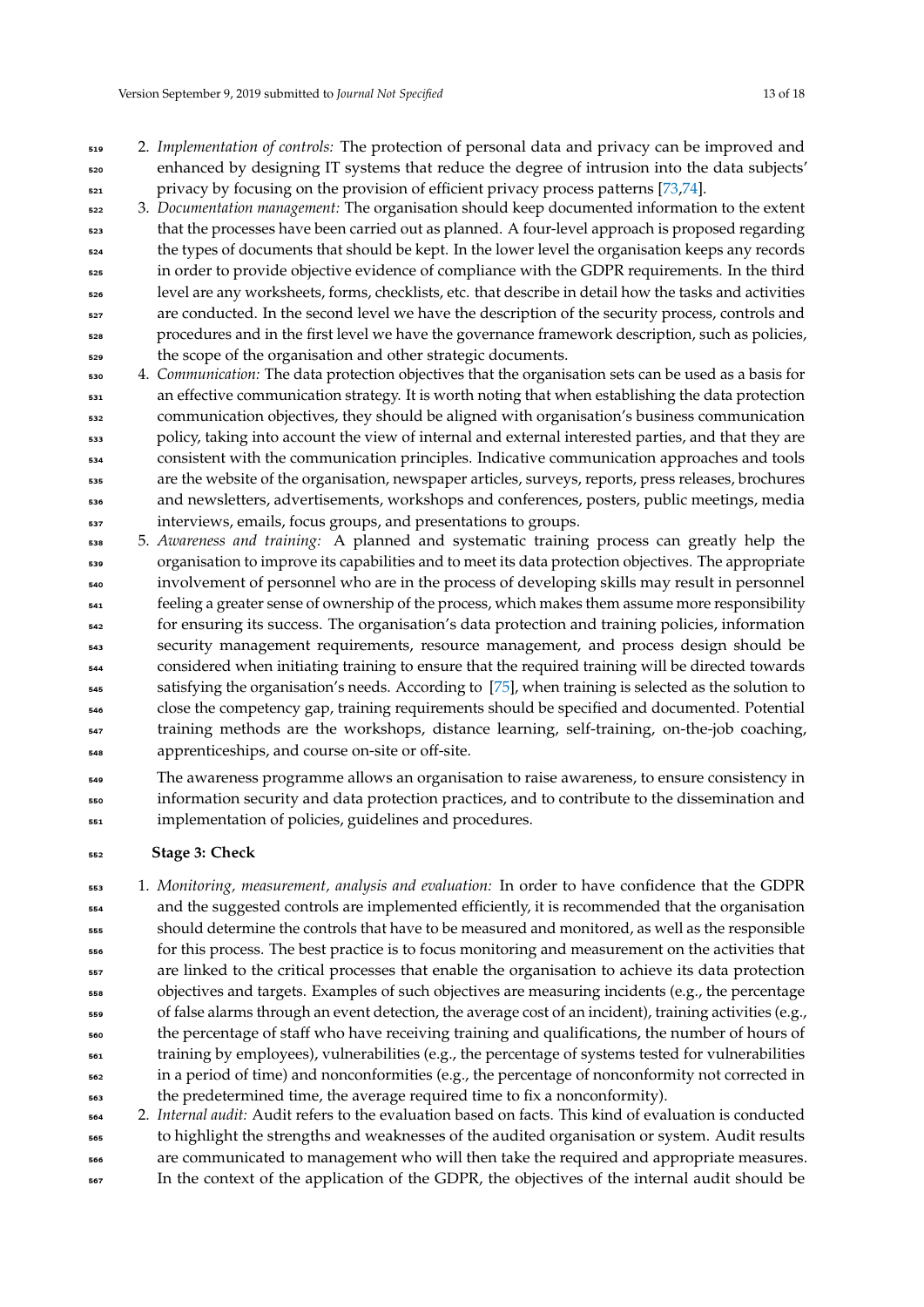Regulation. The outcome of the audit process should cover the following:

- Data governance and accountability of the organisation
- Privacy notices
	- Potential breach notification
	- Data processors and international transfers (if any)
- Lawfulness of processing and consent management
- Satisfaction of data subjects' rights
- Applied security measures appropriate to the risks involved with the processing of personal data
- Implementation of privacy by design and by default principles on systems and processes offered by the organisation

## **Stage 4: Act**

 1. *Identification of potential data breaches:* Organisations should establish procedures to ensure that no personal data breaches occur. Any potential breach should be reported to the corresponding Data Protection Authority (DPA). In order for an organisation to be able to report the breach *without undue delay and, where feasible, not later than 72 hours after having become aware of it* they should have already develop clear policies, they should have determine establish procedures and best practices and they should have developed procedures regarding the notification both of the DPA and the data subjects, if necessary (Article 34, GDPR).

- 2. *Corrective actions:* These actions should be taken to eliminate once and for all the root causes of a nonconforminty or of any other existing undesirable event and to prevent its reoccurence. The organisation should determine the actions necessary to eliminate the potential causes of nonconformity in accordance with the conditions of the GDPR.
- 3. *Continual improvement:* The GDPR programme needs to be maintained and updated periodically. During the continual improvement phase, the processes and procedures undergo frequent changes because of shifting business needs, technology upgrades, or new internal or external policies. Therefore, it is essential that the process is reviewed and updated regularly as part of the organisation's change management process to ensure that new information is documented and appropriate controls are revised.

# <span id="page-13-0"></span>**6. Conclusions**

 Successful completion of a GDPR project in any organisation is a challenging issue, demanding a lot of effort by the corresponding stakeholders. However, it is imperative for all organisations, public <sub>601</sub> and private ones, to be compliant with the Regulation, in order to protect the personal information they process. In the algorithmic society, where services are personalised, where worldwide communication has become trivial, and decisions are taken based on processing outcomes, and with respect to the principles of fairness and transparency, it is of growing importance for organisations to, at least, inform data subjects regarding their processing activities. Furthermore, special attention should be paid to the legal ground of each processing activity. When it is based on consent, the user should be able to withdraw it easily at any time. This obliges the data controller to stop the processing if there is no other legal ground to justify this processing. The conditions for consent are strengthened as the consent will be valid only if it has been freely given, specific informed, affirmative and unambiguous (GDPR, Article 7).

<sup>611</sup> The results of this paper provide new contributions for researchers and practitioners as follows. The main findings regard to organisations conducting e-participation activities. First of all, public administrations undergoing GDPR assessments, should include the organisation of the e-participation initiatives among their data processing activities and thus maintain this record. Next, the consent should be obtained to provide legitimate basis for processing citizens' data. The media or tool used for acquiring and processing citizens data determines the type of required consent. E-participation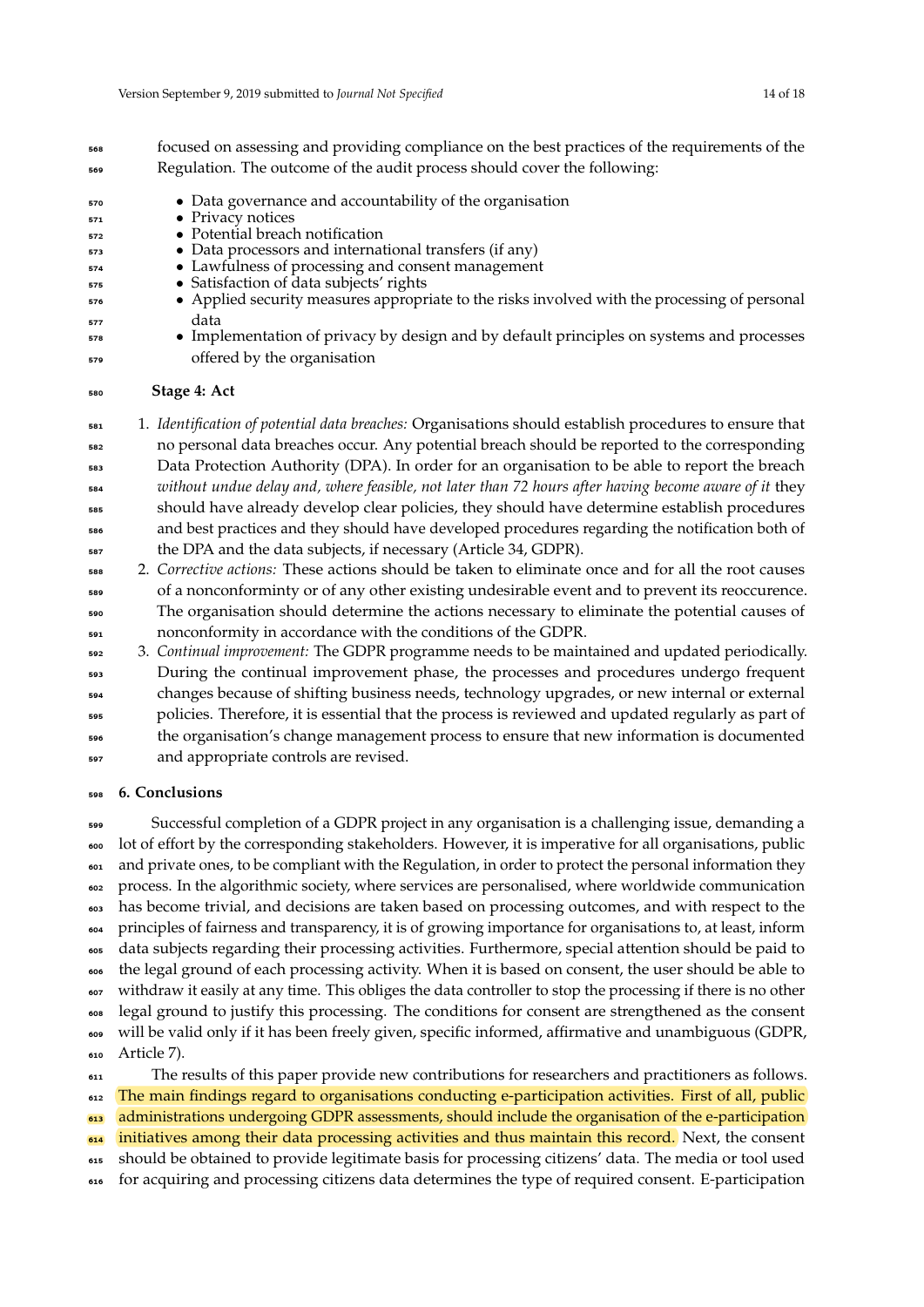practitioners can follow the steps that we propose and assess the readiness of their organisation, based on the processing activities they conduct to raise public engagement, the platform that they use to

exchange content with citizens and the personal data they process. It is worth noting that the type

<sub>620</sub> of data each organisation processes determines the level of risk the organisation faces regarding the preservation of individuals' privacy.

 Future directions of this work include the practical evaluation of indicative platforms from each <sup>623</sup> of the three examined crowdsourcing methods, in order to reveal the peculiarities of each process. By engaging relevant stakeholders, we will be able to further examine any additional privacy requirements that these systems or in general e-participation platforms have. Moreover, we are planning to extend our work by analysing each ecosystem both from security and from privacy requirements perspective, in order to be able to identify potential threats that these systems have, any vulnerabilities that might have impact on the resources of the system, and finally be able to propose specific countermeasure in order to mitigate such risks.

# **Author Contributions:**

 Vasiliki Diamantopoulou and Aggeliki Androutsopoulou conceived of the presented idea and designed the study. Vasiliki Diamantopoulou investigated the General Data Protection Regulation <sup>633</sup> and formulated the methodology to be followed in order for an organisation to reach compliance with the Regulation. Aggeliki Androutsopoulou developed the theoretical background regarding the e-Participation methods and investigated the exposed data that must be protected. Stefanos Gritzalis contributed to the design of the applied methodology. Stefanos Gritzalis and Yannis Charalabidis were 637 involved in the planning and supervised the work.

## **Abbreviations**

The following abbreviations are used in this manuscript:

| 640 |             |                                                                                               |
|-----|-------------|-----------------------------------------------------------------------------------------------|
| 641 | EU          | European Union                                                                                |
|     | <b>GDPR</b> | General Data Protection Regulation                                                            |
|     | <b>PDCA</b> | Plan - Do - Check - Act                                                                       |
|     | <b>DPIA</b> | Data Protection Impact Assessment                                                             |
|     | API         | Application Programming Interface                                                             |
|     | <b>DPO</b>  | Data Protection Officer                                                                       |
|     | PIA-CNIL    | Privacy Impact Assessment Methodology released by the French Data Protection Authority (CNIL) |
|     | DPA         | Data Protection Authority                                                                     |

## **References**

- <span id="page-14-0"></span> 1. Spiekermann, S.; Acquisti, A.; Böhme, R.; Hui, K.L. The challenges of personal data markets and privacy. *Electronic markets* **2015**, *25*, 161–167.
- <span id="page-14-1"></span> 2. Acquisti, A.; Gritzalis, S.; Lambrinoudakis, C.; di Vimercati, S. *Digital privacy: theory, technologies, and practices*; CRC Press, 2007.
- <span id="page-14-2"></span> 3. Lash, S.; Szerszynski, B.; Wynne, B. *Risk, environment and modernity: towards a new ecology*; Vol. 40, Sage, 1996.
- <span id="page-14-3"></span> 4. As-Saber, S.; Hossain, K.; Srivastava, A. Technology, society and e-government: in search of an eclectic framework. *Electronic Government, An International Journal* **2007**, *4*, 156–178.
- 5. Medaglia, R. eParticipation research: Moving characterization forward (2006–2011). *Government Information Quarterly* **2012**, *29*, 346–360.
- <span id="page-14-4"></span> 6. Susha, I.; Grönlund, Å. eParticipation research: Systematizing the field. *Government Information Quarterly* **2012**, *29*, 373–382.
- <span id="page-14-5"></span> 7. Diamantopoulou, V.; Androutsopoulou, A.; Gritzalis, S.; Charalabidis, Y. An assessment of privacy preservation in crowdsourcing approaches: Towards GDPR compliance. 2018 12th International Conference on Research Challenges in Information Science (RCIS). IEEE, 2018, pp. 1–9.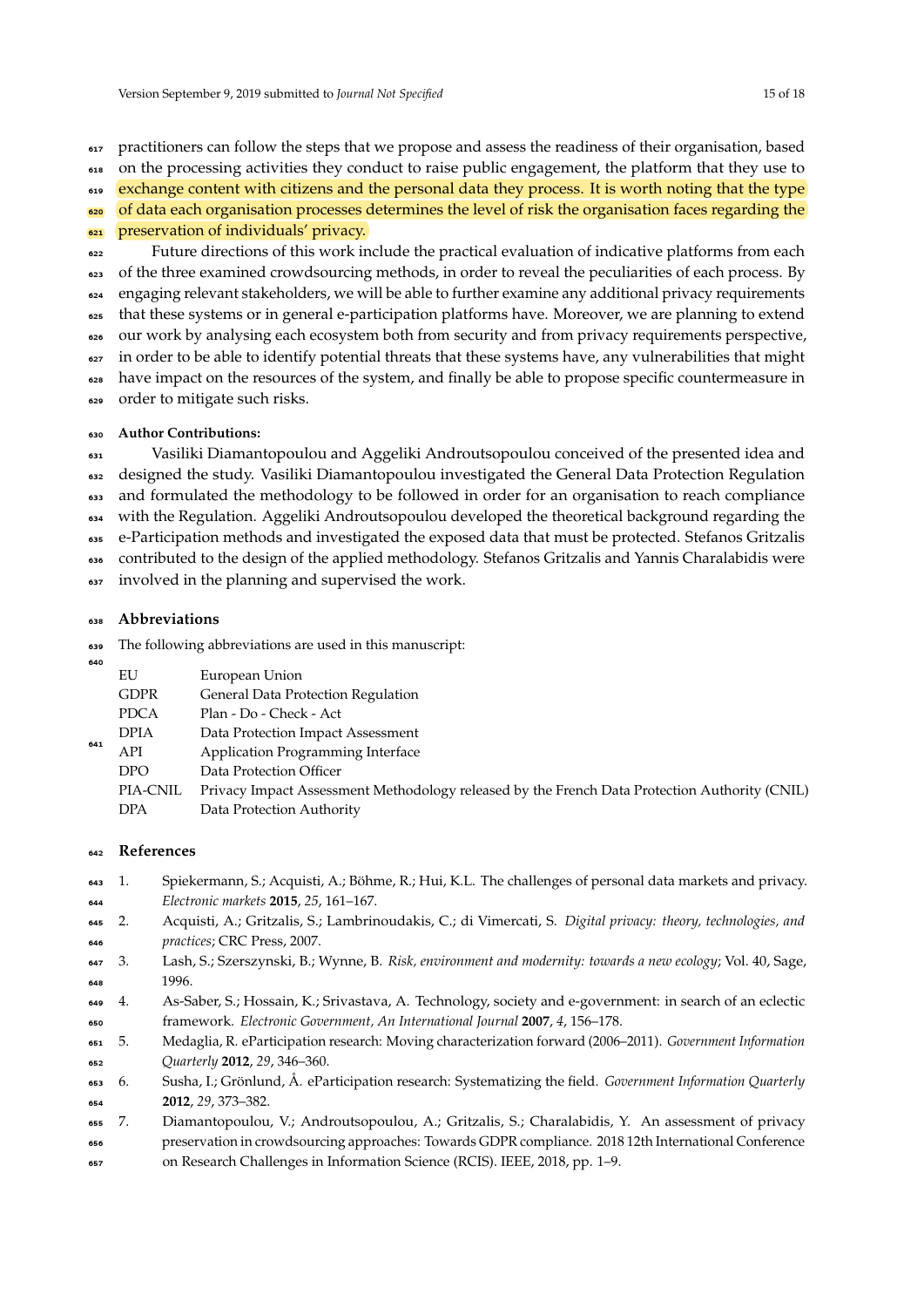- <span id="page-15-17"></span><span id="page-15-16"></span><span id="page-15-15"></span><span id="page-15-14"></span><span id="page-15-13"></span><span id="page-15-12"></span><span id="page-15-11"></span><span id="page-15-10"></span><span id="page-15-9"></span><span id="page-15-8"></span><span id="page-15-7"></span><span id="page-15-6"></span><span id="page-15-5"></span><span id="page-15-4"></span><span id="page-15-3"></span><span id="page-15-2"></span><span id="page-15-1"></span><span id="page-15-0"></span> 8. Beldad, A.; De Jong, M.; Steehouder, M. I trust not therefore it must be risky: Determinants of the perceived risks of disclosing personal data for e-government transactions. *Computers in Human Behavior* **2011**, *27*, 2233–2242. 9. Mitrou, L. *Law in the Information Society*; Sakkoula (in Greek), 2002. 10. Mitrou, L. *General Data Protection Regulation: New Law - New Obligations - New Rights*; Sakkoula (in Greek), 2017. 11. Solove, D.J. A taxonomy of privacy. *U. Pa. L. Rev.* **2005**, *154*, 477. 12. Islam, M.B.; Watson, J.; Iannella, R.; Geva, S. What I want for my Social Network privacy **2014**. 13. Newburn, T.; Jones, T. *Private security and public policing*; Clarendon Press, 1998. 14. Marx, G.T. Murky conceptual waters: The public and the private. *Ethics and Information technology* **2001**, *3*, 157–169. 15. Henderson, S.E. Expectations of privacy in social media. *Miss. CL Rev.* **2012**, *31*, 227. 16. Cohen, J.E. What privacy is for. *Harv. L. Rev.* **2012**, *126*, 1904. 17. Warren, S.D.; Brandeis, L.D. Right to privacy. *Harv. L. Rev.* **1890**, *4*, 193. 18. Westin, A.F. Privacy and freedom. *Washington and Lee Law Review* **1968**, *25*, 166. 19. Altman, I. The Environment and Social Behavior: Privacy, Personal Space, Territory, and Crowding. **1975**. 20. Conger, S.; Pratt, J.H.; Loch, K.D. Personal information privacy and emerging technologies. *Information Systems Journal* **2013**, *23*, 401–417. 21. Mohamed, N.; Ahmad, I.H. Information privacy concerns, antecedents and privacy measure use in social networking sites: Evidence from Malaysia. *Computers in Human Behavior* **2012**, *28*, 2366–2375. 22. Gritzalis, S. Enhancing web privacy and anonymity in the digital era. *Information Management & Computer Security* **2004**, *12*, 255–287. 23. Cavoukian, A.; others. Privacy by design: The 7 foundational principles. *Information and Privacy Commissioner of Ontario, Canada* **2009**, *5*. 24. Mitrou, L.; Gritzalis, D.; Katsikas, S.; Quirchmayr, G. Electronic voting: Constitutional and legal requirements, and their technical implications. In *Secure electronic voting*; Springer, 2003; pp. 43–60. 25. Sideri, M.; Kitsiou, A.; Kalloniatis, C.; Gritzalis, S. Sharing secrets, revealing thoughts and feelings: perceptions about disclosure practices and anonymity in a FB university students' community. *International Journal of Electronic Governance* **2017**, *9*, 361–384. 687 26. EU. Regulation 2016/679 of the European Parliament and of the Council of 27 April 2016 on the protection of natural persons with regard to the processing of personal data and on the free movement of such data, and repealing Directive 95/46/EC (General Data Protection Regulation) **2016**. 27. EDPB. European Data Protection Board (2019). First overview on the implementation of the GDPR and the roles and means of the national supervisory authorities. Technical report, 2019. 28. ISACA. GDPR: The end of the beginning. Technical report, 2018. 29. Thomson Reuters 2019. Study finds organizations are not ready for GDPR compliance issues. Technical report, 2019. [https://legal.thomsonreuters.com/en/insights/articles/study-finds-organizations-not-](https://legal.thomsonreuters.com/en/insights/articles/study-finds-organizations-not-ready-gdpr-compliance-issues) [ready-gdpr-compliance-issues,](https://legal.thomsonreuters.com/en/insights/articles/study-finds-organizations-not-ready-gdpr-compliance-issues) visited = 09-07-2019. 30. IAAP. Privacy Tech Vendor Report. Technical report, 2018. 31. Bernstein, M.; Chi, E.H.; Chilton, L.; Hartmann, B.; Kittur, A.; Miller, R.C. Crowdsourcing and human computation: systems, studies and platforms. CHI'11 Extended Abstracts on Human Factors in Computing Systems. ACM, 2011, pp. 53-56. 32. Varshney, L.R. Privacy and reliability in crowdsourcing service delivery. SRII Global Conference (SRII), 2012 Annual. IEEE, 2012, pp. 55–60. 33. Kajino, H.; Arai, H.; Kashima, H. Preserving worker privacy in crowdsourcing. *Data Mining and Knowledge Discovery* **2014**, *28*, 1314–1335. 34. Diamantopoulou, V.; Tsohou, A.; Karyda, M. General Data Protection Regulation and ISO/IEC 27001:2013: Synergies of Activities Towards Organisations' Compliance. tba. Springer, 2019, pp. –. 35. Moen, R.; Norman, C. Evolution of the PDCA cycle, 2006. 36. ISO/IEC. ISO 27001:2013 Information Technology - Security Techniques - Information Security Management Systems - Requirements. Technical report, 2013. 37. ISO/IEC. ISO 27001:2013 Information Technology - Security Techniques - Code of practice for information
- <span id="page-15-29"></span><span id="page-15-28"></span><span id="page-15-27"></span><span id="page-15-26"></span><span id="page-15-25"></span><span id="page-15-24"></span><span id="page-15-23"></span><span id="page-15-22"></span><span id="page-15-21"></span><span id="page-15-20"></span><span id="page-15-19"></span><span id="page-15-18"></span>security controls. Technical report, 2013.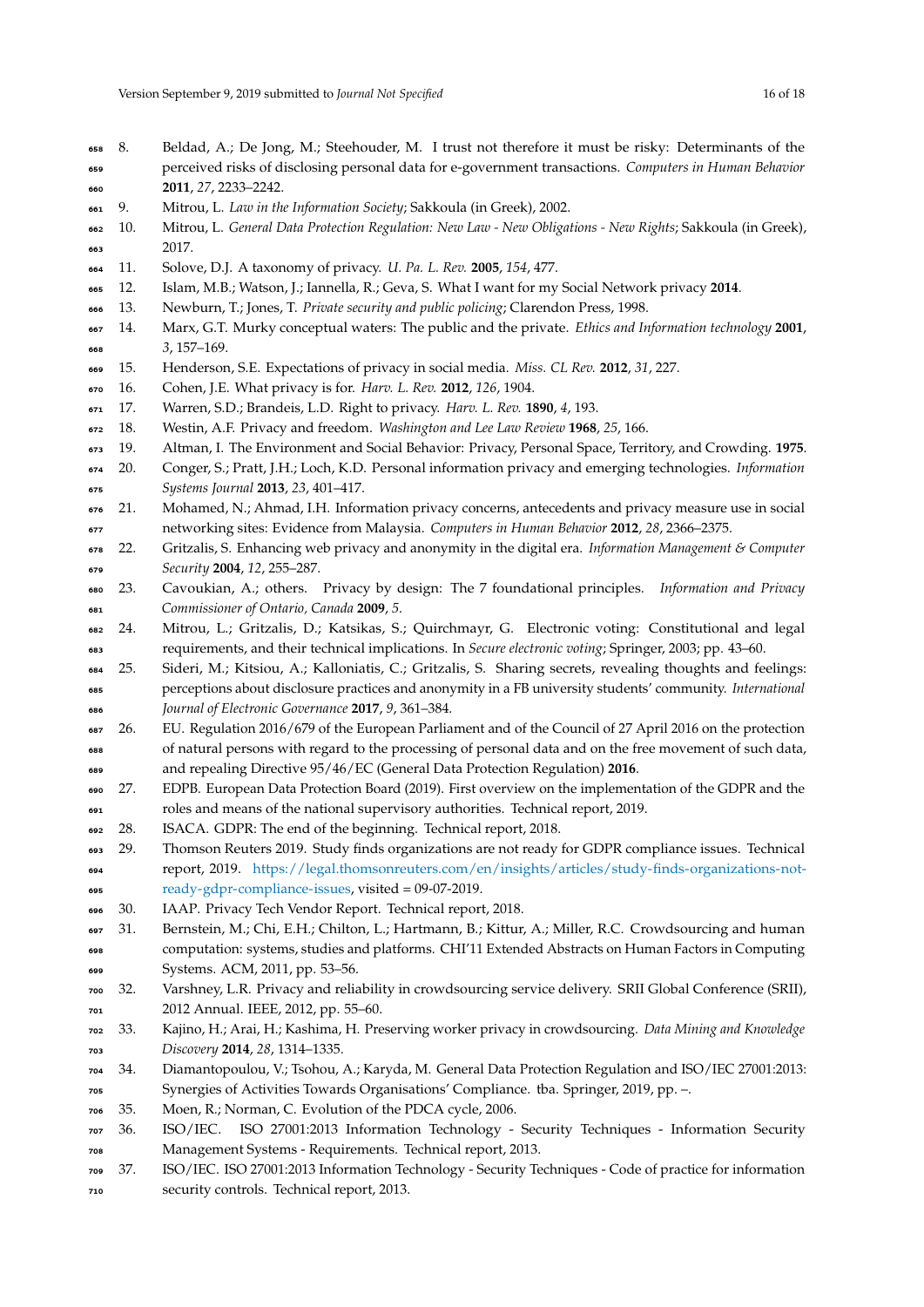<span id="page-16-10"></span><span id="page-16-9"></span><span id="page-16-8"></span><span id="page-16-7"></span><span id="page-16-6"></span><span id="page-16-5"></span><span id="page-16-4"></span><span id="page-16-3"></span><span id="page-16-2"></span><span id="page-16-1"></span><span id="page-16-0"></span>

| 711 | 38. | ISO/IEC. ISO 27014:2013 Information Technology - Security Techniques - Governance of information                                                                                                                  |
|-----|-----|-------------------------------------------------------------------------------------------------------------------------------------------------------------------------------------------------------------------|
| 712 |     | security. Technical report, 2013.                                                                                                                                                                                 |
| 713 | 39. | ISO/IEC. ISO 27701:2019 Security techniques - Extension to ISO/IEC27001 and ISO/IEC27002 for privacy                                                                                                              |
| 714 |     | information management - Requirements and guidelines. Technical report, 2019.                                                                                                                                     |
| 715 | 40. | ISO/IEC. ISO 27004:2016 Information Technology - Security Techniques - Information security management                                                                                                            |
| 716 |     | - Monitoring, measurement, analysis and evaluation. Technical report, 2016.                                                                                                                                       |
| 717 | 41. | ISO/IEC. ISO 27005:2018 Information Technology - Security Techniques - Information security risk                                                                                                                  |
| 718 |     | management. Technical report, 2018.                                                                                                                                                                               |
| 719 | 42. | ISO/IEC. ISO 31000:2018 Risk management - Guidelines. Technical report, 2018.                                                                                                                                     |
| 720 | 43. | ISO/IEC. ISO 29100:2011 Information Technology - Security Techniques - Privacy framework. Technical                                                                                                               |
| 721 |     | report, 2011.                                                                                                                                                                                                     |
| 722 | 44. | Working Party 29. Guidelines on Data Protection Impact Assessment. Technical report, 2019.                                                                                                                        |
| 723 | 45. | CNIL 2018. Privacy Impact Assessment (PIA) - Knowledge bases. Technical report, 2018.                                                                                                                             |
| 724 | 46. | Krasnova, H.; Kolesnikova, E.; Guenther, O. " It won't happen to me!": self-disclosure in online social                                                                                                           |
| 725 |     | networks 2009.                                                                                                                                                                                                    |
| 726 | 47. | IT-security and privacy: design and use of privacy-enhancing security mechanisms;<br>Fischer-Hübner, S.                                                                                                           |
| 727 |     | Springer-Verlag, 2001.                                                                                                                                                                                            |
| 728 | 48. | Cannon, J. Privacy: what developers and IT professionals should know; Addison-Wesley Professional, 2004.                                                                                                          |
| 729 | 49. | Pfitzmann, A.; Hansen, M. A terminology for talking about privacy by data minimization: Anonymity,                                                                                                                |
| 730 |     | unlinkability, undetectability, unobservability, pseudonymity, and identity management 2010.                                                                                                                      |
| 731 | 50. | Alberts, C.; Dorofee, A.; Stevens, J.; Woody, C. Introduction to the OCTAVE Approach. Technical report,                                                                                                           |
| 732 |     | CARNEGIE-MELLON UNIV PITTSBURGH PA SOFTWARE ENGINEERING INST, 2003.                                                                                                                                               |
| 733 | 51. | Fredriksen, R.; Kristiansen, M.; Gran, B.A.; Stølen, K.; Opperud, T.A.; Dimitrakos, T. The CORAS                                                                                                                  |
| 734 |     | framework for a model-based risk management process. International Conference on Computer Safety,                                                                                                                 |
| 735 |     | Reliability, and Security. Springer, 2002, pp. 94-105.                                                                                                                                                            |
| 736 | 52. | Yazar, Z. A qualitative risk analysis and management tool-CRAMM. SANS InfoSec Reading Room White                                                                                                                  |
| 737 |     | Paper 2002, 11, 12-32.                                                                                                                                                                                            |
| 738 | 53. | Macintosh, A. Characterizing e-participation in policy-making. 37th Annual Hawaii International                                                                                                                   |
| 739 |     | Conference on System Sciences, 2004. Proceedings of the. IEEE, 2004, pp. 10-pp.                                                                                                                                   |
| 740 | 54. | Loukis, E.; Xenakis, A.; Peters, R.; Charalabidis, Y. Using Gis Tools to Support E_Participation-A Systematic                                                                                                     |
| 741 |     | Evaluation. International Conference on Electronic Participation. Springer, 2010, pp. 197-210.                                                                                                                    |
| 742 | 55. | Society, T.D. Digital tools and Scotland's Participatory Budgeting programme: A report by the Democratic                                                                                                          |
| 743 |     | Society for the Scottish Government. Technical report, The Scottish Government-Riaghaltas na h-Alba,                                                                                                              |
| 744 |     | 2016.                                                                                                                                                                                                             |
| 745 | 56. | Fraser, C.; Liotas, N.; Lippa, B.; Mach, M.; Macintosh, F.M.; Mentzas, G.; Tarabanis, K. DEMO-net:                                                                                                                |
| 746 |     | Deliverable 5.1 Report on current ICTs to enable Participation. Technical report, DEMO-net project, 2006.                                                                                                         |
| 747 | 57. | Caddy, J.; Gramberger, M.; Vergez, C. Citizens as partners: Information, consultation and public participation in                                                                                                 |
| 748 |     | policy-making; Organisation for Economic Co-operation and Development PUMA Working Group on ,                                                                                                                     |
| 749 |     | 2001.                                                                                                                                                                                                             |
| 750 | 58. | Loukis, E.; Macintosh, A.; Charalabidis, Y. E-Participation in Southern Europe and the Balkans: Issues of                                                                                                         |
| 751 |     | Democracy and Participation Via Electronic Media; Routledge, 2013.                                                                                                                                                |
| 752 | 59. | TRANSFORMING GOVERNMENT AGENCIES' APPROACH TO<br>Charalabidis, Y.; Loukis, E.                                                                                                                                     |
|     |     | EPARTICIPATION THROUGH EFFICIENT EXPLOITATION OF SOCIAL MEDIA 2011.                                                                                                                                               |
| 753 | 60. | Desouza, K.C.; Smith, K.L. Big data for social innovation. Stanford Social Innovation Review 2014, 12, 38-43.                                                                                                     |
| 754 | 61. | Charalabidis, Y.; Loukis, E.; Androutsopoulou, A. Fostering social innovation through multiple social                                                                                                             |
| 755 |     | media combinations. Information Systems Management 2014, 31, 225-239.                                                                                                                                             |
| 756 |     | Brabham, D.C. Crowdsourcing; Mit Press, 2013.                                                                                                                                                                     |
| 757 | 62. |                                                                                                                                                                                                                   |
| 758 | 63. | Androutsopoulou, A.; Karacapilidis, N.; Loukis, E.; Charalabidis, Y. Towards an integrated and inclusive<br>platform for open innovation in the public sector. International Conference on e-Democracy. Springer, |
| 759 |     | 2017, pp. 228-243.                                                                                                                                                                                                |
| 760 |     |                                                                                                                                                                                                                   |
| 761 | 64. | Hilgers, D.; Ihl, C. Citizensourcing: Applying the concept of open innovation to the public sector.                                                                                                               |

<span id="page-16-21"></span><span id="page-16-20"></span><span id="page-16-19"></span><span id="page-16-18"></span><span id="page-16-17"></span><span id="page-16-16"></span><span id="page-16-15"></span><span id="page-16-14"></span><span id="page-16-13"></span><span id="page-16-12"></span><span id="page-16-11"></span>*International Journal of Public Participation* **2010**, *4*.